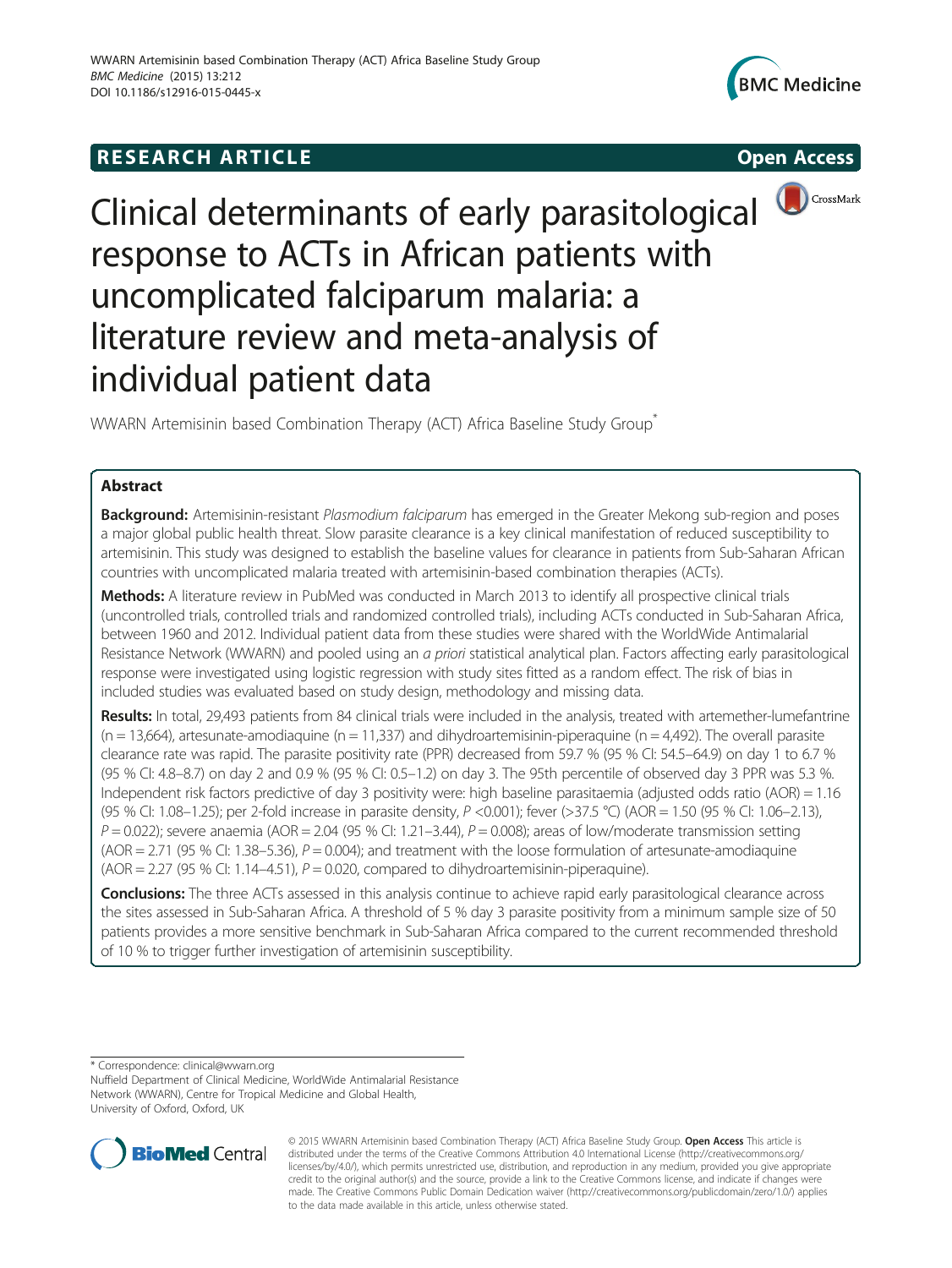#### Background

The increasing availability of artemisinin-based combination therapies (ACTs) and long-lasting insecticidal nets (LLINs) over the last decade has contributed to a substantial reduction in malaria morbidity and mortality in Sub-Saharan Africa (SSA) [[1, 2\]](#page-14-0). However, the reduced efficacy of artemisinin against Plasmodium falciparum malaria in the Greater Mekong region [\[3](#page-14-0)–[9](#page-14-0)] threatens to jeopardize the recent gains in malaria control and elimination. Identifying areas where decreased artemisinin susceptibility is emerging is critical to inform an adequate international response.

Delayed parasite clearance is the hallmark of artemisinin resistance [\[4, 10, 11\]](#page-14-0). However, its precise measurement requires frequent sampling and this is often logistically difficult to implement in resource-constrained settings [[12\]](#page-14-0). Recently, specific mutations in the Kelch 13 (K13) gene have been shown to be highly correlated with the slow clearance phenotype in parasites from Northwest Cambodia [[13](#page-14-0)] and other parts of the Greater Mekong sub-region [\[8](#page-14-0), [14](#page-14-0)]. Although K13 mutations are present in Africa, the variants differ from those in Southeast Asia and their correlation with artemisinin resistance has yet to be substantiated [[15](#page-14-0)–[18\]](#page-14-0). The proportion of patients with persistent patent parasitaemia (parasite positivity rate, PPR) on day 3 has been proposed as a simple and pragmatic metric of choice for routine monitoring to identify suspected artemisinin resistance [[19\]](#page-15-0). In depth clinical and parasitological assessments are warranted in sites where parasite positivity rate on day 3 (72 hours) exceeds 10 % in a study [[19\]](#page-15-0). If less than 3 % of the patients in a site are still parasitaemic on day 3, artemisinin resistance is considered highly unlikely [[20\]](#page-15-0). This threshold has been developed with data mostly from low transmission settings in Southeast Asia [[20](#page-15-0)].

It is known that the speed of parasite clearance is influenced by a number of host, parasite and drug factors [[10, 11](#page-14-0), [21](#page-15-0)], including the level of acquired immunity [[22](#page-15-0)–[24\]](#page-15-0), parasite density at presentation  $[20, 25-27]$  $[20, 25-27]$  $[20, 25-27]$  $[20, 25-27]$ , the quality of microscopy  $[28]$  $[28]$ , the pharmacokinetic/pharmacodynamic profiles of the different artemisinin derivatives and the partner drugs [[29\]](#page-15-0).

Therefore, to assess the dynamics of early parasitological response after artemisinin combination therapy observed in SSA, parasite clearance data were compiled from patients with uncomplicated *P. falciparum* malaria enrolled in ACT clinical efficacy trials conducted between 1999 and 2012. The aim was to provide a baseline of early parasitological response profiles so that sites at high risk (hot spots) for artemisinin resistance can be identified going forward, to inform malaria control and containment efforts.

## **Methods**

#### Identification of studies for potential inclusion Individual patient data

A literature review was conducted in PubMed in March 2013 and updated in 2014 to identify all published clinical trials of antimalarials since 1960. All antimalarial clinical trials published since 1960 were identified by the application of the key terms ((malaria OR plasmod\*) AND (amodiaquine OR atovaquone OR artemisinin OR arteether OR artesunate OR artemether OR artemotil OR azithromycin OR artekin OR chloroquine OR chlorproguanil OR cycloguanil OR clindamycin OR coartem OR dapsone OR dihydroartemisinin OR duo-cotecxin OR doxycycline OR halofantrine OR lumefantrine OR lariam OR malarone OR mefloquine OR naphthoquine OR naphthoquinone OR piperaquine OR primaquine OR proguanil OR pyrimethamine OR pyronaridine OR quinidine OR quinine OR riamet OR sulphadoxine OR tetracycline OR tafenoquine)) through the PubMed library. All references containing any mention of antimalarial drugs were tabulated and manually checked to confirm prospective clinical trials. Studies on prevention or prophylaxis, reviews, animal studies or studies of patients with severe malaria or in pregnant women were excluded. When pdfs were available further details of the publications were reviewed, and basic details on the study methodology, treatment arms assessed and the study locations were documented. These are provided in the WorldWide Antimalarial Resistance Network (WWARN) publication library [\[30](#page-15-0)]. Specific details of the studies with ACTs are available in Additional files [1](#page-12-0) and [2](#page-12-0). The year of the study was taken as the year in which the paper was published, although the start and end date of patient enrolment were also recorded. Where a specific site was not reported in the manuscript, the capital city of the country was used as the default location. Countries were grouped into four sub-regions: East; West; Central; and South Africa, as reported in the WHO World malaria report 2014 [[1](#page-14-0)].

All research groups in the systematic review were contacted to share the entire dataset of their study with WWARN. Those who had contributed studies previously to the WWARN data repository were also invited to participate and asked whether they were aware of any unpublished or ongoing clinical trials involving ACTs, and these additional unpublished studies were also requested. Studies were included in the meta-analysis provided that they were: i) prospective clinical efficacy studies of uncomplicated P. falciparum (either alone or mixed infections with P. vivax); ii) clinical trials conducted in SSA with one of the following three ACTs: artemether-lumefantrine (AL) (six-dose), dihydroartemisinin-piperaquine (DP) and one of the three formulations of artesunate-amodiaquine (AS-AQ): fixed dose combination (ASAQ-FDC), non-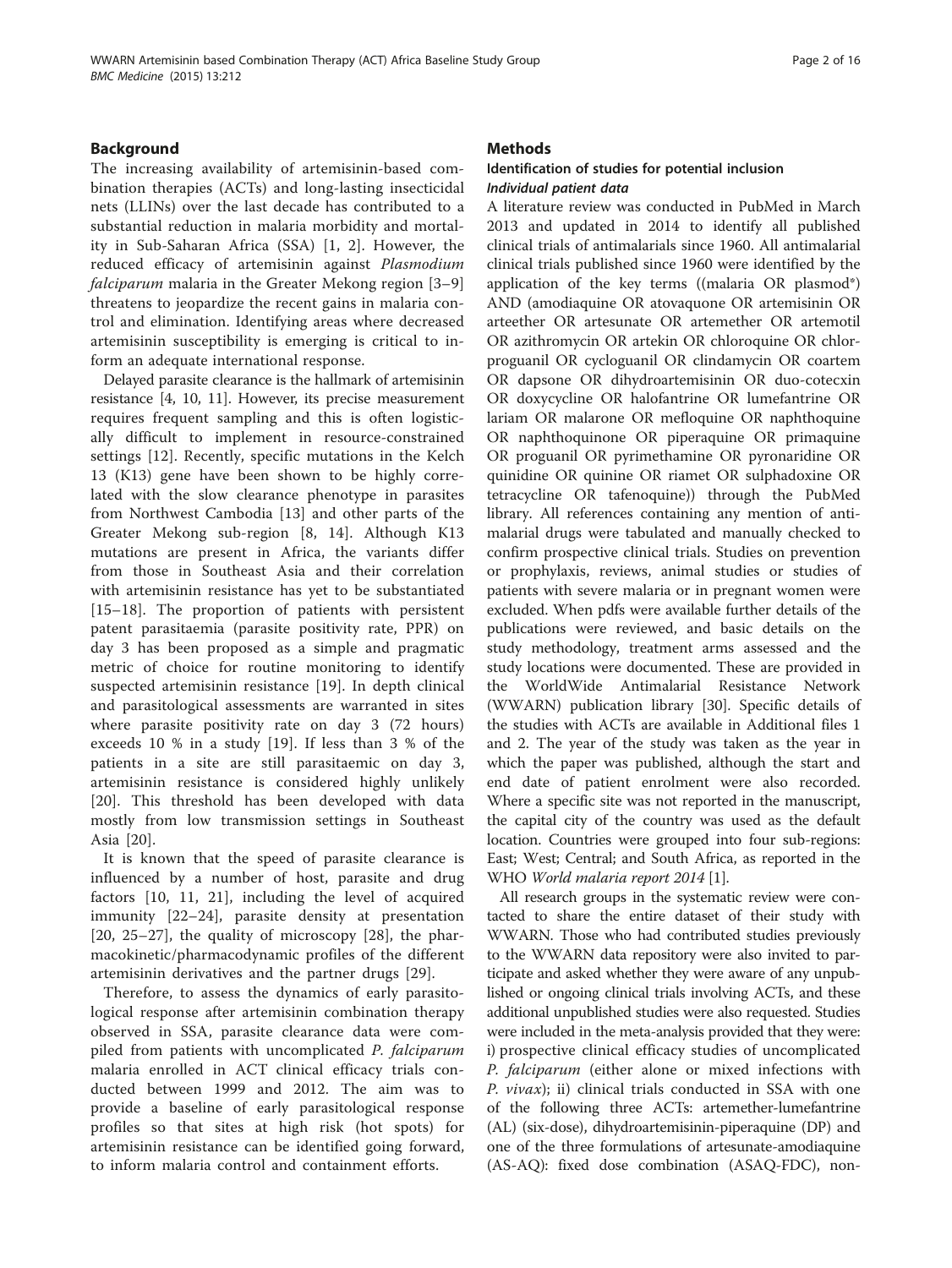fixed dose combination in a loose formulation (ASAQloose NFDC) or non-fixed dose combination in a co-blister formulation (ASAQ-coblistered NFDC); and iii) parasitaemia was sampled at least on days 2 (48 hours) and 3 (72 hours) following treatment. Individual study protocols were available for all trials included, either from the publication or as a metafile submitted with the raw data. All data were uploaded to the WWARN repository and standardized using a methodology described in the clinical module data management and statistical analysis plan [[31](#page-15-0)].

## Definition of parameters assessed Anaemia

Anaemia was defined according to WHO guidelines [[32](#page-15-0)] (that is, haemoglobin cut-offs for moderate anaemia) were 10  $g/dl$  in children  $\lt 5$  years of age and 11  $g/dl$  in older patients, and for severe anaemia were 7 and 8 g/dl, respectively). For studies where only haematocrit was measured, the following relationship was used to estimate haemoglobin: Haematocrit  $(\%) = 5.62 + 2.60 \times \text{Haemog}$ lobin (g/dl) [\[33\]](#page-15-0).

## Parasite positivity

A pre-defined algorithm was used to impute positivity status on days 2 or 3, if no observation of the blood film was recorded on that day [[34\]](#page-15-0). For studies with frequent sampling, a patient was classified as being positive on days 1, 2 and 3 after enrolment if the measurements within a window of  $\pm 3$  hours of 24, 48 and 72 hours were positive.

## Malaria transmission intensity

The study sites were classified into two categories, low/ moderate and high malaria transmission, based on the observed re-infection rate and the parasite prevalence estimates obtained from the Malaria Atlas Project [\[35](#page-15-0)]. More information about this classification is available in Additional file [3.](#page-12-0)

## Ethical approval

All data included in this analysis were obtained in accordance with ethical approvals from the country of origin. Ethical approval for pooled analysis of individual participant data was granted by the Oxford Tropical Research Ethics Committee (OxTREC), based on the fact that all studies contributed to WWARN must have already obtained all necessary ethical approvals and informed consent.

## Statistical analysis

All statistical analyses were carried out based on an a priori statistical plan [[34](#page-15-0)]. The primary endpoint used in the analysis was microscopically defined parasite positivity on days 1, 2 and 3. The proportions of patients remaining

parasitaemic on days 1, 2 and 3 were expressed as parasite positivity rates (PPRs) and were calculated for each study site separately using the individual patient data. The overall PPRs were calculated as a weighted average of the estimates from each of the individual study sites and associated confidence intervals (95 % CI) calculated by adjusting for within study clustering using the method described by Fleiss et al. [\[36\]](#page-15-0). Assuming baseline day 3 PPR equal to the upper limit of the 95 % CI around the observed PPR, we computed the maximum number of positive cases needed to be observed for the estimated 95 % CI to exclude this baseline for a given sample size, as described elsewhere [\[20\]](#page-15-0).

Univariable and multivariable analyses of risk factors associated with parasite positivity status on days 1, 2 and 3 were conducted using generalized linear mixed model (logit link), in a one-stage analysis by combining all of the individual patient data. In order to account for within study clustering, study sites were fitted as random effects; the statistical significance of which was assessed using a likelihood ratio test. Statistical heterogeneity was quantified as the variance of the random effects using maximum likelihood method and the proportion of total variance contributed by the site-level variance component (ρ) was reported. Missing covariates were dealt with using multiple imputation methods. The number of imputations (m) was determined based on the fraction of missing information (γ) assuming 5 % loss in efficiency (η) using  $m \ge \gamma^*(\eta/1-\eta)$  [\[37\]](#page-15-0). Known confounders (age, parasitaemia and transmission setting) were kept in the model regardless of significance. Covariates examined at baseline included age, gender, fever (axillary, tympanic or rectal temperature >37.5 °C), parasitaemia, anaemia, gametocytemia, transmission setting, ACTs used for treatment, geographical region and year of the study. Any variables significant in univariable analysis (below 10 % level of significance) were kept for multivariable analysis; the decision of inclusion in the final model was assessed using a likelihood ratio test. In a sub-group of studies in which information was available on drug dosing, the effects of weight-adjusted doses (mg/kg) on parasite positivity status were evaluated after adjusting for the covariates significant in the multivariable analysis.

The robustness of the coefficients in the final multivariable model was examined using bootstrap sampling. Sensitivity analysis was performed by excluding one study site at a time and the coefficient of variation around the parameter estimates was calculated. The final model was used to simulate outcome for each patient and the observed PPRs were plotted against the simulated PPRs to assess model adequacy.

Continuous variables were compared between groups using generalized linear regression with study sites fitted as random effects. Data that were not normally distributed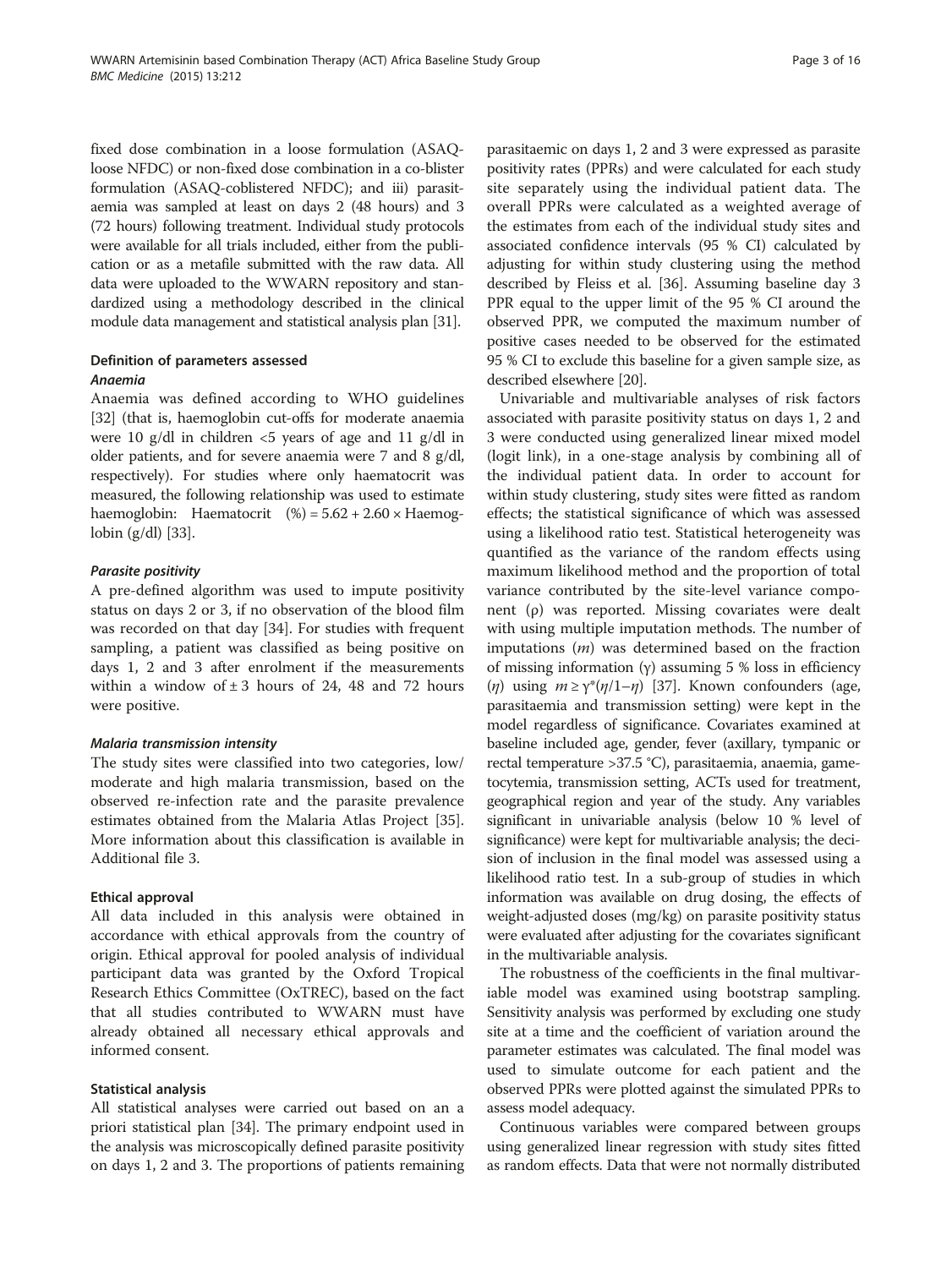were compared with Mann–Whitney U test or Kruskal– Wallis test. All statistical analyses were carried out using R (version 3.1.2, R Foundation for Statistical Computing, Vienna, Austria) using lme4 package.

#### Assessment of risk of potential bias

In accordance with the Preferred Reporting Items for Systematic Reviews and Meta-Analyses (PRISMA) guidelines, the risk of bias within studies was assessed based on: 1) study design (randomization, sequence generation, blinding); 2) microscopy methodologies for parasite quantification; and 3) the proportion of patients with (a) missing outcomes (missing outcome on days 2 and 3) and (b) missing baseline covariates (age, temperature, haemoglobin/haematocrit).

To assess whether the non-availability of some individual participant data could have biased the results, we extracted data on PPRs from studies not providing individual patient data and performed a two-stage meta-analysis of proportions using logit transformation; a continuity correction of 0.5 was applied to studies with zero cell count using *meta* package. Publication bias was assessed through the use of a funnel plot of the log-transformed odds ratio, the asymmetry of which was tested using Egger's method.

## Results

## Characteristics of eligible studies

The systematic literature review identified 140 published clinical studies of ACT efficacy that were potentially relevant to this analysis. Researchers agreed to share individual patient data from 71 trials (50.7 %) including 25,731 patients (59.9 % of the targeted population). Additional data were available for 3,762 patients from 13 unpublished trials. In total, individual records were available from 29,493 patients enrolled in 27 different countries between 1999 and 2012 (Fig. 1). Fourteen studies ( $n = 4,177$ ) had a single arm and the remaining 70 studies had at least two ACT arms ( $n = 25,376$ ). Among these, 65 studies were randomized, 14 were non-randomized and randomization status was not reported in 5 studies. AL was administered to 46 % (n = 13,664) and DP to 15 % (n = 4,492) of patients. AS-AQ was administered in three different formulations: ASAQ-FDC  $(17 \% , n = 4,907)$ ; ASAQ-loose NFDC (13 %, n = 3,925); and ASAQ-coblistered NFDC

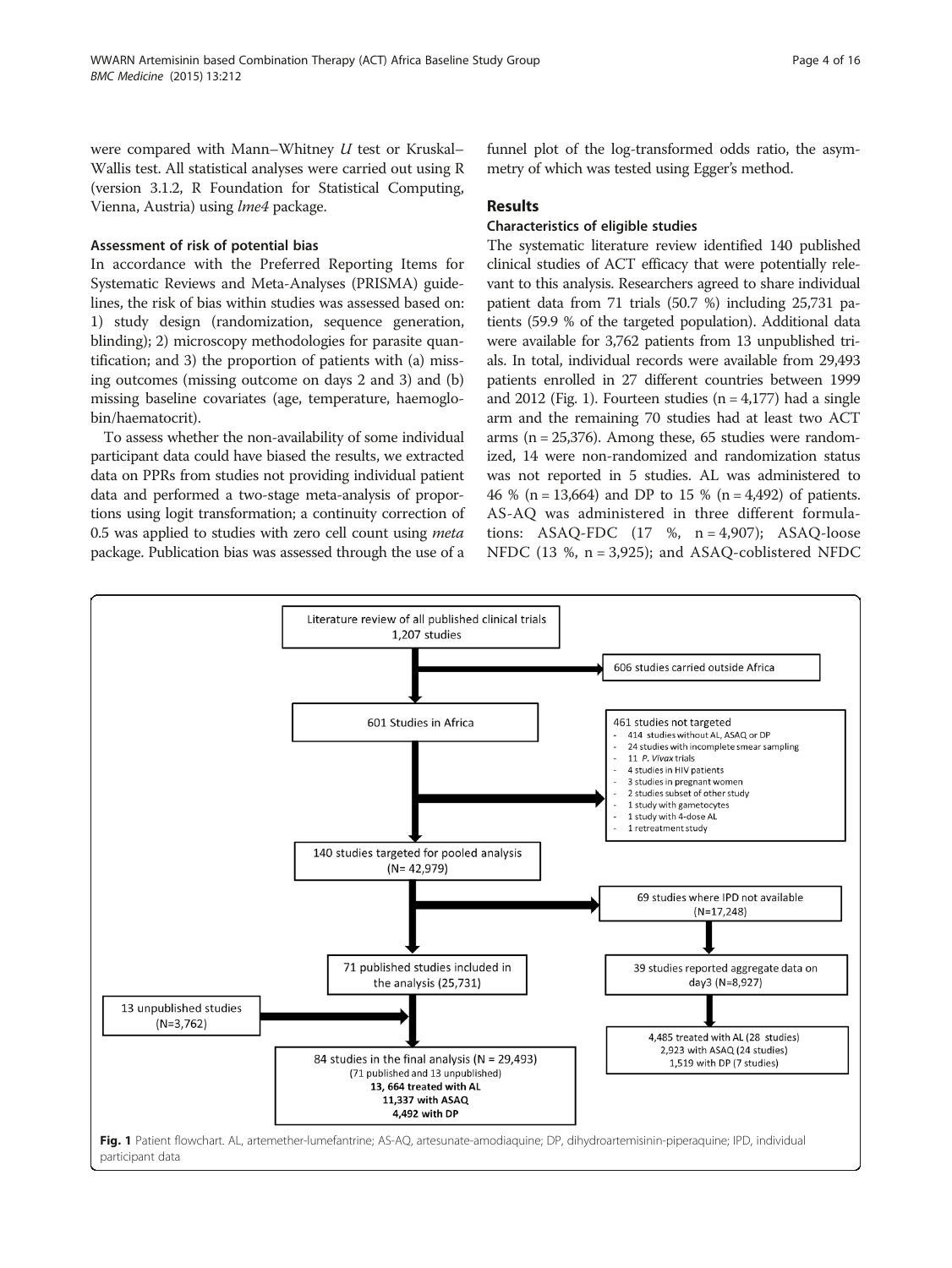(9 %,  $n = 2,505$ ). Thirty-five studies were conducted in West Africa (n = 10,676), 31 in East Africa (n = 8,331), 4 in Central Africa ( $n = 609$ ), 4 in South Africa ( $n = 666$ ), and the remaining 10 studies were multi-regional  $(n = 9,211)$ .

#### Baseline characteristics

The baseline characteristics of the included patients are given in Table 1. The mean age (years  $\pm$  SD) was 6.7  $\pm$  8.78, and was similar for patients treated with AL  $(7.4 \pm 9.22)$ and AS-AQ  $(6.6 \pm 8.60)$ . The mean age was lower for patients treated with DP  $(4.9 \pm 7.51)$ , with 90 %  $(4.064/4.492)$ of patients treated with this regimen being less than 12 years old ( $P < 0.05$ , linear regression). The median baseline parasitaemia was 20,200 parasites/μl (IQR: 6,320– 51,520) with slight differences between treatment groups (Table 1). A high proportion (55.5 %, 11,918/21,479) of patients were anaemic at enrolment and 9 % (2,083/22,402) of the patients carried gametocytes at presentation (Table 1). After adjustment for age, both of these percentages were similar in the different treatment groups.

## Observed parasite positivity rates (PPRs) on days 1, 2 and 3

The presence and density of parasites on day 1 could only be assessed in 55 % (16,196/29,493) of patients (52 studies). The overall parasite clearance rate for all studies was rapid. The PPR decreased from 59.7 % (95 % CI: 54.5–64.9) on day 1 (10,099/16,916) to 6.7 % (95 % CI: 4.8–8.7) on day 2 (1,853/27,496) and 0.9 % (95 % CI: 0.5– 1.2) on day 3 (253/28,580). The PPRs on days 1, 2 and 3 were similar for AL, DP and ASAQ-FDC, but higher for the non-fixed formulations of AS-AQ on days 2 and 3 (Table [2\)](#page-5-0). Compared to patients older than 12 years, children from 1 to 5 years had the highest PPR on day 1 (64 %, 6,430/10,053, P <0.001) and day 2 (7.5 %, 1,176/ 15,677, P <0.001), but there was no age-related difference on day 3. Patients with an initial parasite density >100,000

Table 1 Baseline characteristics of the patients in the analysis

| Baseline characteristics         | AL (2002-2012)        | AS-AQ (1999-2012)     | DP (2003-2011)        | Total (1999-2012)      |
|----------------------------------|-----------------------|-----------------------|-----------------------|------------------------|
| Patients (N)                     | 13,664 (46.3 %)       | 11,337 (38.4 %)       | 4,492 (15.2 %)        | 29,493                 |
| Female                           | 6,437 (47.1 %)        | 5,322 (46.9 %)        | 2,123 (47.3 %)        | 13,882 (47.1 %)        |
| Age                              |                       |                       |                       |                        |
| Mean age $\pm$ SD (years)        | $7.4 \pm 9.22$        | $6.6 \pm 8.60$        | $4.9 \pm 7.51$        | $6.7 \pm 8.78$         |
| $<$ 1 year                       | 795 (5.8 %)           | 842 (7.4 %)           | 447 (10.0 %)          | 2,084 (7.1 %)          |
| 1 to $<$ 5 years                 | 7,183 (52.6 %)        | 6,324 (55.8 %)        | 3,185 (70.9 %)        | 16,692 (56.6 %)        |
| 5 to $<$ 12 years                | 3,184 (23.3 %)        | 2,357 (20.8 %)        | 432 (9.6 %)           | 5,973 (20.3 %)         |
| $\geq$ 12 years                  | 2,478 (18.1 %)        | 1,801 (15.9 %)        | 427 (9.5 %)           | 4,706 (16.0 %)         |
| Geographic region                |                       |                       |                       |                        |
| East Africa                      | 6,040 (44.2 %)        | 2,920 (25.8 %)        | 2,229 (49.6 %)        | 11,189 (37.9 %)        |
| West Africa                      | 6,481 (47.4 %)        | 6,749 (59.5 %)        | 1,302 (29.0 %)        | 14,532 (49.3 %)        |
| Central Africa                   | 483 (3.5 %)           | 758 (6.7 %)           | 174 (3.9 %)           | 1,415 (4.8 %)          |
| South Africa                     | 660 (4.8 %)           | 910 (8.0 %)           | 787 (17.5 %)          | 2,357 (8.0 %)          |
| Transmission settings            |                       |                       |                       |                        |
| High                             | 4,836 (35.4 %)        | 4,062 (35.8 %)        | 1,876 (41.8 %)        | 10,774 (36.5 %)        |
| Low/moderate                     | 8,828 (64.6 %)        | 7,275 (64.2 %)        | 2,616 (58.2 %)        | 18,719 (63.5 %)        |
| Enrolment clinical parameters    |                       |                       |                       |                        |
| Mean body weight $\pm$ SD (kg)   | $21.2 \pm 16.23$      | $19.5 \pm 15.26$      | $16.3 \pm 13.72$      | $19.8 \pm 15.59$       |
| Median parasitaemia (IQR)        | 19,260 (5,930-48,260) | 20,000 (6,080-52,480) | 25,540 (8,320-59,830) | 20,200 (6,320-51,520)  |
| Parasitaemia >100,000/µL         | 8.4 % (1,152/13,664)  | 10.7 % (1,209/11,337) | 11.7 % (527/4,492)    | 9.8 % (2,888/29,493)   |
| Mean haemoglobin $\pm$ SD (g/dl) | $10.3 \pm 2.17$       | $9.7 \pm 2.10$        | $9.6 \pm 1.86$        | $9.9 \pm 2.11$         |
| Gametocytes presence             | 8.2 % (868/10,649)    | 11.1 % (821/7,428)    | 9.1 % (394/4,325)     | 9.3 % (2,083/22,402)   |
| Elevated temperature (>37.5 °C)  | 61.9 % (7,861/12,691) | 67.3 % (7,461/11,092) | 63.7 % (2,814/4,419)  | 64.3 % (18,136/28,202) |
| Anaemia                          |                       |                       |                       |                        |
| Moderate                         | 44 % (4,246/9,650)    | 48.6 % (3,761/7,734)  | 52.7 % (2,159/4,095)  | 47.3 % (10,166/21,479) |
| Severe                           | 6.9 % (666/9,650)     | 10.1 % (780/7,734)    | 7.5 % (306/4,095)     | 8.2 % (1,752/21,479)   |

AL, artemether-lumefantrine; AS-AQ, artesunate-amodiaquine; DP, dihydroartemisinin-piperaquine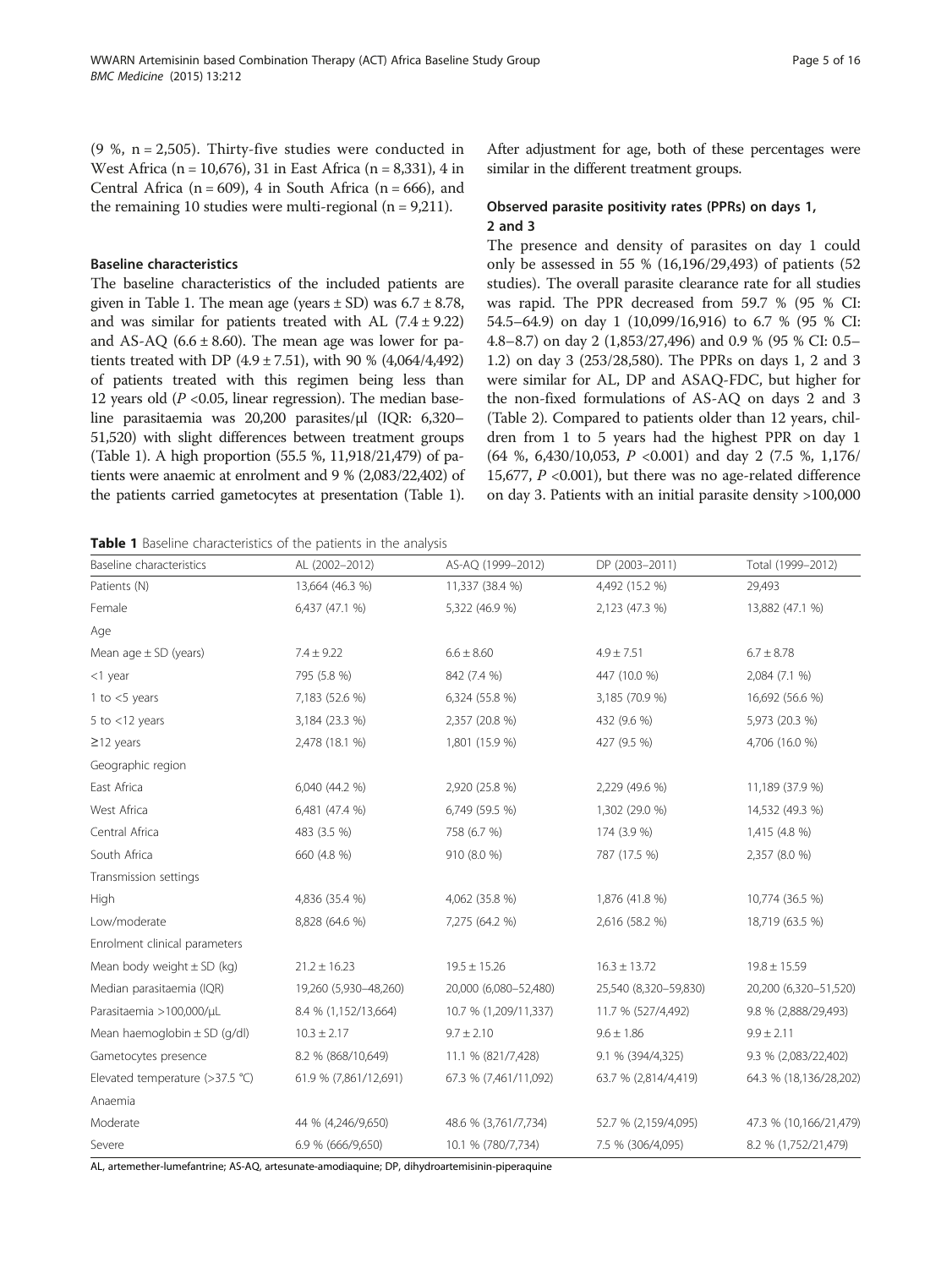|                                      | AL                                           | $AS-AOc$                                     | DP                                           | Overall                                        |
|--------------------------------------|----------------------------------------------|----------------------------------------------|----------------------------------------------|------------------------------------------------|
| Day 1                                |                                              |                                              |                                              |                                                |
| PPR $(%)^a$                          | 59.3 % (4,721/7,966)<br>(95 % CI: 52.2-66.3) | 60.3 % (3,463/5,746)<br>(95 % CI: 54.7-65.8) | 59.8 % (1,915/3,204)<br>(95 % CI: 50.3-69.2) | 59.7 % (10,099/16,916)<br>(95 % CI: 54.5-64.9) |
| Number of study sites <sup>b</sup>   | 81                                           | 52                                           | 25                                           | 158                                            |
| Median PPR (IQR; range) <sup>b</sup> | $61.8\%$ (35.5-79.1; 0-97.6)                 | 58.8 % (47.1-77.0; 0.0-96.3)                 | 53.8 % (32.4-69.4; 18.3-93.0)                | 57.9 % (36.1-77.0; 0.0-97.6)                   |
| Day 2                                |                                              |                                              |                                              |                                                |
| PPR $(%)^a$                          | 5.9 % (729/12,255)                           | 7.2 % (784/10,821)                           | 7.7 % (340/4,420)                            | 6.7 % (1,853/27,496)                           |
| Number of study sitesb               | 100                                          | 79                                           | 36                                           | 215                                            |
| Median PPR (IQR; range) <sup>b</sup> | $2.9$ (1-8.3; 0.0-42.4)                      | $5.6\%$ (1.5-12.3; 0.0-88.1)                 | $3.9\%$ (0.4-6.7; 0.0-39.1)                  | $3.3\%$ (1.2-10.2; 0.0-88.1)                   |
| Day 3                                |                                              |                                              |                                              |                                                |
| PPR $(%)^a$                          | 0.6 % (76/13,004)                            | 1.3 % (143/11,142)                           | $0.8 \%$ (34/4,434)                          | 0.9 % (253/28,580)                             |
| Number of study sites <sup>b</sup>   | 105                                          | 84                                           | 36                                           | 225                                            |
| Median PPR (IQR; range) <sup>b</sup> | $0.0\%$ (0.0-0.9; 0.0-7.8)                   | $0.3\%$ (0.0-1.6; 0.0-30.7)                  | $0.0\%$ (0.0-0.5; 0.0-7.7)                   | $0.0\%$ (0.0-0.7;0.0-30.7)                     |

<span id="page-5-0"></span>Table 2 Parasite positivity rate (PPR) for three different ACTs

<sup>a</sup>The PPR was computed using all available data and associated 95 % confidence interval was adjusted for within site correlation; <sup>b</sup>only sites with the number of patients >25 were considered; <sup>c</sup>PPRs (95 % CI) on days 1, 2 and 3 were 62.3 % (52.4–72.3), 4.9 % (2.5–7.3) and 0.5 % (0.1–0.9) for ASAQ–FDC (from 32 sites), 58.4 % (50.2–66.6), 8.7 % (6.3–11.2) and 1.7 % (1.0–2.4) for ASAQ-loose NFDC (from 43 sites); and 58.9 % (52.6–65.3), 10.6 % (0–21.3) and 2.4 % (0–5.7) for ASAQ-coblistered NFDC (from 9 sites), respectively. Detailed information of PPR is presented in Additional file [4.](#page-12-0) ACT, artemisinin-based combination therapy; AL, artemether-lumefantrine; AS-AQ, artesunate-amodiaquine; DP, dihydroartemisinin-piperaquine; PPR, parasite positivity rate

parasites/μl had a PPR of 82.7 % (1,494/1,807) on day 1, 14.3 % (385/2,696) on day 2 and 1.3 % (37/2,752) on day 3. The corresponding proportions for patients with parasitaemia less than 100,000 parasites/μl were 57.0 % (8,605/ 15,109), 5.9 % (1,468/24,800) and 0.8 % (216/25,828), respectively for days 1, 2 and 3 (all  $P$  <0.05). There were no regional differences or temporal trend in the PPRs on any days during the time period studied, that is, 1999– 2012. A detailed summary of the PPRs for each of the treatment regimens stratified by country and calendar year is presented in Additional file [4.](#page-12-0) In total, there were 22 sites that had a PPR on day 3 exceeding 3 % (Table [3](#page-6-0)). The risk of day 3 parasitaemia exceeding 3 % was greatest in patients treated with ASAQ-loose NFDC (19.0 %, 8/42) and ASAQ-coblistered NFDC (11.1 %, 1/9) compared to 9.4 % (3/32) for AS-AQ FDC, 5.6 % (2/36) for DP and 7.6 % (8/105) for AL (Table [3\)](#page-6-0). At two sites, the day 3 PPR was higher than 10 %: Miandrivazo, Madagascar, 2006 (n = 68, PPR = 10.3 %, ASAQ-loose NFDC) and Yaoundé, Cameroon, 2005 (n = 101, PPR = 30.1 %, ASAQ-coblistered NFDC) (Fig. [2](#page-6-0)).

#### Risk factors associated with the parasite positivity status

The independent risk factors for parasite positivity were similar on days 1 and 2 (see Additional file [4:](#page-12-0) Table S6 for details on day 1 and Table [4](#page-7-0) for day 2). After adjusting for confounding factors, patients treated with AL were at an increased risk of remaining parasitaemic on day 2 (adjusted odds ratio  $(AOR) = 1.21$  (95 % CI: 1.01–1.44),  $P = 0.040$  compared to those treated with DP or those treated with ASAQ-FDC (AOR = 1.33 (95 % CI: 1.08–1.63),  $P = 0.005$ . Similarly, patients treated with ASAQ-loose NFDC had an increased risk of remaining parasitaemic on day 2 compared to DP (AOR = 1.46 (95 % CI: 1.05–2.01),  $P = 0.022$  and compared to ASAQ-FDC  $(AOR = 1.61 (95 % CI: 1.14–2.29), P = 0.007)$ . In the same multivariable model, patients from low/moderate transmission sites were also at greater risk of remaining parasitaemic on day 2 compared to those from high transmission sites  $(AOR = 1.88 (95 % CI: 1.09–3.24), P = 0.024 (Fig. 3).$  $(AOR = 1.88 (95 % CI: 1.09–3.24), P = 0.024 (Fig. 3).$  $(AOR = 1.88 (95 % CI: 1.09–3.24), P = 0.024 (Fig. 3).$ 

In multivariable analysis, the risk of being parasitaemic on day 3 increased with baseline parasitaemia (AOR = 1.16 (95 % CI: 1.08–1.25), for every 2-fold increase in parasite density,  $P < 0.001$ ), fever (AOR = 1.50 (95 % CI: 1.06–2.13),  $P = 0.022$ ), severe anaemia (Hb < 7 g/dl) (AOR = 2.04 (95 % CI: 1.21–3.44),  $P = 0.008$ ) and being from areas of low/moderate transmission (AOR = 2.71 (95 % CI: 1.38– 5.36,  $P = 0.004$  compared to high transmission areas); see Table [5](#page-9-0). Patients treated with ASAQ-loose NFDC were at 2.27-fold ((95 % CI: 1.14–4.51),  $P = 0.020$ ) increased risk of being parasitaemic on day 3 compared to patients treated with DP and 3.36-fold ((95 % CI: 1.61–6.98),  $P = 0.001$ ) higher risk compared to patients treated with ASAQ-FDC. Similarly, patients treated with ASAQ-coblistered NFDC were at 4.18-fold ((95 % CI: 1.28–13.68),  $P = 0.017$ ) greater risk compared to those treated with ASAQ-FDC (Table [5](#page-9-0)).

#### Effect of weight adjusted (mg/kg) artemisinin components

The weight adjusted drug dosage (mg/kg) was available in 72 % (21,310/29,493) of the patients. Adjusted for the baseline confounders, the mg/kg dose of artemisinin component was not associated with the risk of parasite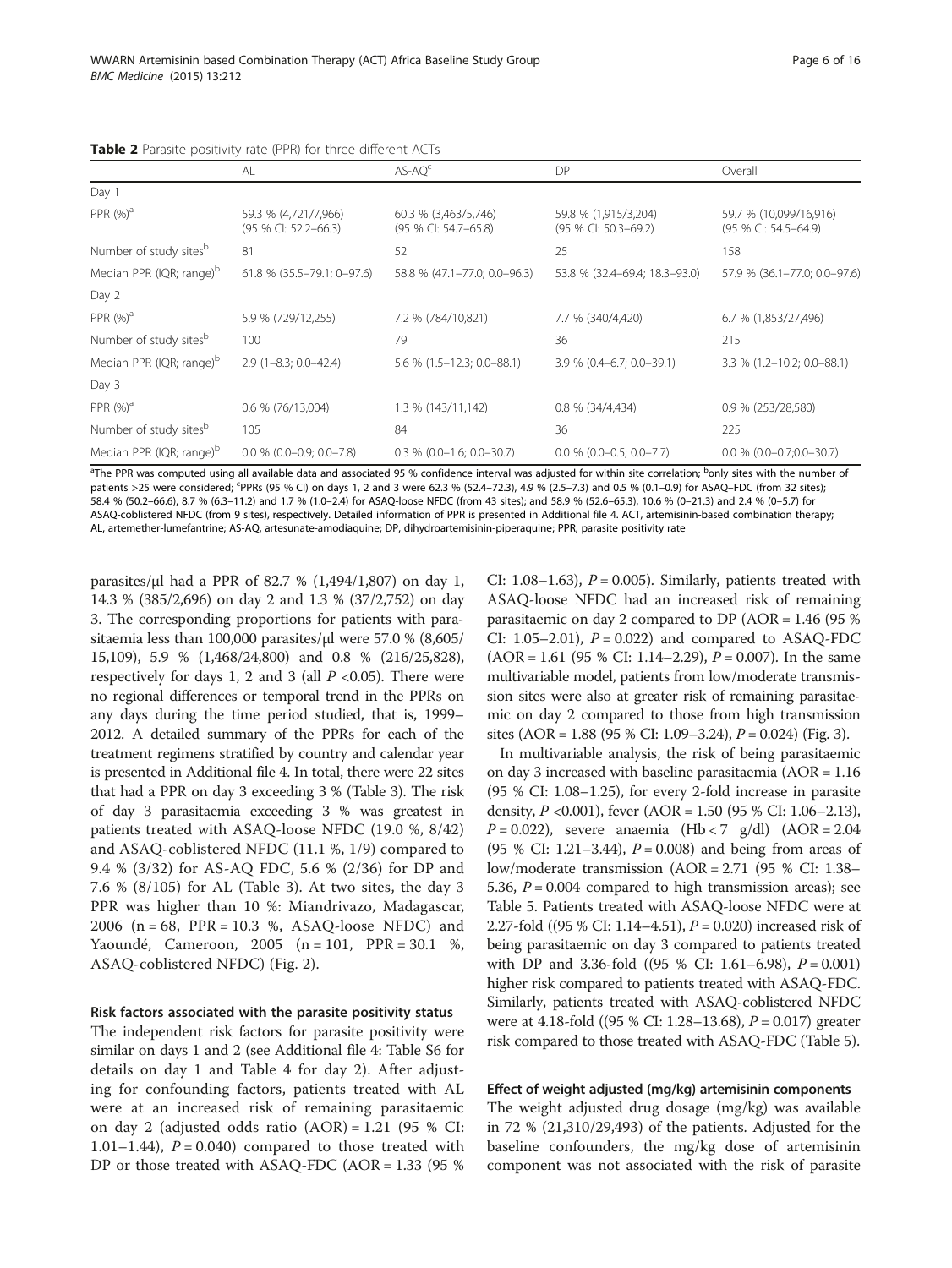<span id="page-6-0"></span>

|  |  |  |  |  |  |  | <b>Table 3</b> Study sites with day 3 parasite positivity rate (PPR) >3 % |  |  |  |  |  |
|--|--|--|--|--|--|--|---------------------------------------------------------------------------|--|--|--|--|--|
|--|--|--|--|--|--|--|---------------------------------------------------------------------------|--|--|--|--|--|

| Study site (country)         | Year        | Treatment                | Day 3 PPR (95 % CI) <sup>a</sup>         |
|------------------------------|-------------|--------------------------|------------------------------------------|
| New Halfa (Sudan)            | 2006        | AL                       | $3.0\%$ (1/33) (0.5-15.3)                |
| ELWA Hospital (Liberia)      | 2007        | AL                       | $3.4\%$ (2/58) (0.9-11.7)                |
| JFK Hospital (Liberia)       | 2007        | AL                       | $3.8\%$ (2/53) (1.0-12.8)                |
| Bagamoyo (Tanzania)          | 2004        | AL                       | $4.0\%$ (2/50) (1.1-13.5)                |
| Afokang (Nigeria)            | 2007-08     | AL                       | 5.9 % (10/170) (3.2-10.5)                |
| Ndumo (South Africa)         | 2002        | AL                       | $6.0\%$ (6/100) (2.8-12.5)               |
| San Pedro (Côte d'Ivoire)    | 2012        | AL                       | $6.5 \% (2/31) (1.8 - 20.7)$             |
| Gedaref (Sudan)              | 2006        | AL                       | $7.8\%$ (4/51) (3.1-18.5)                |
| Andapa (Madagascar)          | 2007        | AS-AQ (loose NFDC)       | 3.3 % (1/30) (0.6-16.7)                  |
| Gaya (Niger)                 | 2011        | AS-AQ (FDC)              | 3.9 % (3/77) (1.3-10.8)                  |
| Grand Gedeh County (Liberia) | $2010 - 11$ | AS-AQ (FDC)              | 3.9 % (4/102) (1.5-9.7)                  |
| Dabola (Guinea)              | 2004        | AS-AQ (loose NFDC)       | 4.5 % (5/110) (1.9-10.2)                 |
| Afokang (Nigeria)            | $2007 - 08$ | AS-AQ (FDC)              | 5.2 % (9/173) (2.8-9.6)                  |
| Malakal (Sudan)              | 2003        | AS-AQ (loose NFDC)       | 5.3 % (7/131) (2.6-10.6)                 |
| Kuito (Angola)               | 2003        | AS-AQ (loose NFDC)       | 5.4 % (5/93) (2.3-11.9)                  |
| Kailahun (Sierra Leone)      | 2004        | AS-AQ (loose NFDC)       | $5.6$ % $(7/125)$ $(2.7-11.1)$           |
| Mlomp (Senegal)              | 1999        | AS-AQ (loose NFDC)       | 5.8 % (9/154) (3.1-10.7)                 |
| Richard Toll (Senegal)       | 2003        | AS-AQ (loose NFDC)       | 7.1 % (3/42) (2.5-19.0)                  |
| Miandrivazo (Madagascar)     | 2006        | AS-AQ (loose NFDC)       | 10.3 % $(7/68)$ $(5.1-19.8)^{b}$         |
| Yaoundé (Cameroon)           | 2005        | AS-AQ (coblistered NFDC) | 30.7 % (31/101) (22.5–40.3) <sup>b</sup> |
| Manhiça (Mozambique)         | $2005 - 06$ | DP                       | 4.0 % (12/299) (2.3-6.9)                 |
| Afokang (Nigeria)            | 2007-08     | DP                       | 7.7 % (11/142) (4.4-13.3)                |

<sup>a</sup>Associated 95 % confidence interval computed using Wilson's method; <sup>b</sup>these sites have day 3 PPR >10 % and would be classed as sites with suspected partial artemisinin resistance requiring further investigation. Patients in Miandrivazo were treated with ASAQ-loose NFDC and those in Yaoundé treated with ASAQ-coblistered NFDC. AL, artemether-lumefantrine; AS-AQ, artesunate-amodiaquine; DP, dihydroartemisinin-piperaquine; NFDC, non-fixed dose combination; PPR, parasite positivity rate



Only studies with sample size >25 patients were considered for the plot. There were two study sites with day 3 PPR >10 %, both of these sites used the non-fixed presentations of AS-AQ. ACT, artemisinin-based combination therapy; AL, artemether-lumefantrine; AS-AQ, artesunate-amodiaquine; DP, dihydroartemisinin-piperaquine; PPR, parasite positivity rate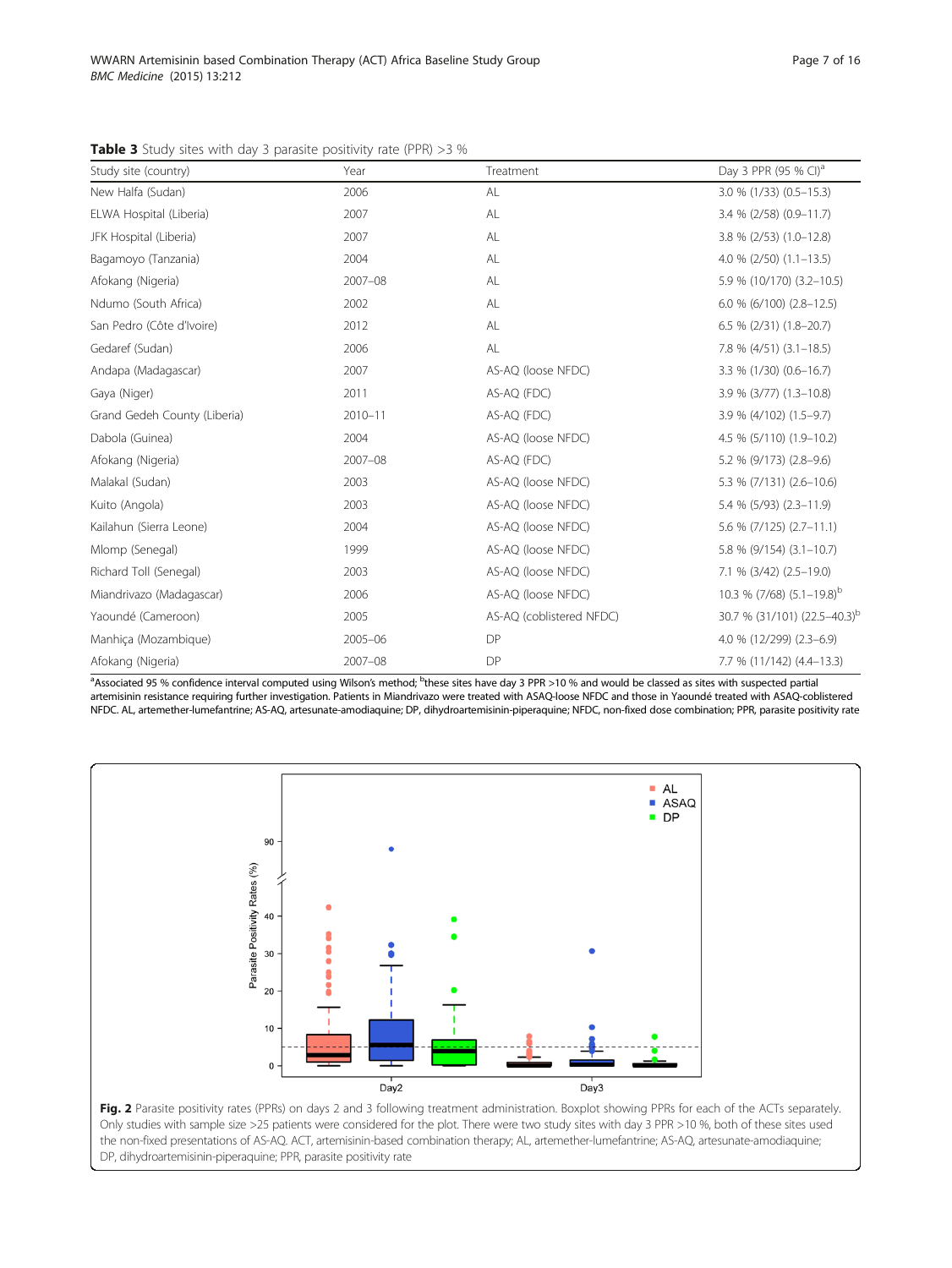#### <span id="page-7-0"></span>Table 4 Univariable and multivariable risk factors for parasite positivity on day 2

|                                                |                |                             | Univariable analysis |           | Multivariable analysis <sup>c</sup> |           |
|------------------------------------------------|----------------|-----------------------------|----------------------|-----------|-------------------------------------|-----------|
| Variable                                       | $N(n)^{a}$     | Random effects <sup>b</sup> | Crude OR (95 % CI)   | $P$ value | Adjusted OR (95 % CI)               | $P$ value |
| Baseline parasitaemia (2-fold rise)            | 27,496 (1,853) | 2.31                        | $1.30(1.26 - 1.34)$  | < 0.001   | $1.27(1.24 - 1.31)$                 | < 0.001   |
| Baseline anaemia                               |                |                             |                      |           |                                     |           |
| Non-anaemic (reference) <sup>d</sup>           | 8,838 (544)    | 2.14                        | 1                    |           |                                     |           |
| Moderate                                       | 9,652 (714)    |                             | $1.07(0.94 - 1.22)$  | 0.274     | $1.07(0.94 - 1.22)$                 | 0.289     |
| Severe                                         | 1,668 (124)    |                             | $1.24(0.99 - 1.55)$  | 0.056     | $1.33(1.06 - 1.67)$                 | 0.014     |
| Unknown                                        | 7,338 (471)    |                             |                      |           |                                     |           |
| Gametocytes presence                           |                |                             |                      |           |                                     |           |
| No (reference)                                 | 18,672 (1,358) | 2.08                        | 1                    |           |                                     |           |
| Yes                                            | 1,979 (102)    |                             | $0.95(0.74 - 1.2)$   | 0.650     |                                     |           |
| Febrile on presentation (temperature >37.5 °C) |                |                             |                      |           |                                     |           |
| No (reference)                                 | 9,355 (433)    | 2.06                        | 1                    |           |                                     |           |
| Yes                                            | 17,217 (1,412) |                             | $1.72(1.52 - 1.95)$  | < 0.001   | $1.46(1.28 - 1.66)$                 | < 0.001   |
| Gender <sup>e</sup>                            |                |                             |                      |           |                                     |           |
| Female (reference)                             | 12,873 (835)   | 2.22                        | $\mathbf{1}$         |           |                                     |           |
| Male                                           | 13,995 (982)   |                             | $1.11(1.00-1.23)$    | 0.052     |                                     |           |
| Age category                                   |                |                             |                      |           |                                     |           |
| ≥12 years (reference)                          | 4,245 (202)    | 2.22                        | 1                    |           |                                     |           |
| $<$ 1 year                                     | 2,014 (139)    |                             | 1.89 (1.40-2.57)     | < 0.001   | 1.49 (1.09-2.05)                    | 0.013     |
| 1 to $<$ 5 years                               | 15,677 (1,176) |                             | $1.94(1.52 - 2.46)$  | < 0.001   | $1.54(1.21 - 1.97)$                 | 0.001     |
| 5 to $<$ 12 years                              | 5,528 (334)    |                             | 1.49 (1.20-1.85)     | < 0.001   | $1.25(1.00-1.56)$                   | 0.048     |
| Transmission settings                          |                |                             |                      |           |                                     |           |
| High (reference)                               | 10,368 (455)   | 2.12                        | $\mathbf{1}$         |           |                                     |           |
| Low/moderate                                   | 17,128 (1,398) |                             | $1.50(0.88 - 2.55)$  | 0.135     | 1.88 (1.09-3.24)                    | 0.024     |
| Treatment <sup>f</sup>                         |                |                             |                      |           |                                     |           |
| DP (reference)                                 | 4,420 (340)    | 2.12                        | 1                    |           |                                     |           |
| AL                                             | 12,255 (729)   |                             | $1.19(1.00 - 1.42)$  | 0.050     | $1.21(1.01 - 1.44)$                 | 0.040     |
| ASAQ-FDC                                       | 4,997 (246)    |                             | $0.94(0.75 - 1.19)$  | 0.619     | $0.90(0.71 - 1.14)$                 | 0.388     |
| ASAQ-coblistered NFDC                          | 1,574 (167)    |                             | 1.80 (0.84-3.85)     | 0.130     | $1.87(0.86 - 4.04)$                 | 0.113     |
| ASAQ-loose NFDC                                | 4,250 (371)    |                             | $1.62(1.18 - 2.22)$  | 0.003     | $1.46(1.05 - 2.01)$                 | 0.022     |

<sup>a</sup>N, number of patients with non-missing data; n, number of patients with positive blood smear on day 2; <sup>b</sup>variance of the random effects for the univariable analyses; <sup>c</sup>N = 26,544 for the final multivariable model with 1,843 cases of positive parasitaemia. Likelihood ratio test for random effect (P <0.001). Variance of random effect = 2.05. Proportion of total variance contributed by the site-level variance component ( $\rho$ ) = 0.38. Coefficient (standard error) of intercept = -7.95 (0.3539). The coefficient of variation in parameter estimates was calculated by excluding one study site at a time and expressed as relative standard deviation (RSD). Distributions of the adjusted odds ratio (AOR) were generated from 250 bootstrap samples. The RSD and bootstrap distribution are shown in Additional file [4](#page-12-0): Table S8 and Figure S3); <sup>d</sup>multiple imputation was performed on missing anaemia status using ordinal logistic regression with age, gender and parasitaemia as covariates. The estimates derived using 100 imputations for moderate and severe anaemia are: AOR = 1.05 (95 % CI: 0.93-1.19), P = 0.446; and AOR = 1.24 (95 % CI: 0.99-1.55), P = 0.056, respectively; <sup>e</sup>gender (AOR = 1.10 (95 % CI: 0.99–1.22), P = 0.079 using likelihood ratio test) was no longer significant in the presence of the other variables shown in the multivariable model and hence dropped; <sup>f</sup>for AL compared to ASAQ-FDC (AOR = 1.33 (95 % CI: 1.08–1.63, P = 0.005). For ASAQ-loose NFDC compared to ASAQ-FDC (AOR = 1.61 (95 % CI: 1.14–2.29), P = 0.007). AL, artemether-lumefantrine; AS-AQ, artesunate-amodiaquine; ASAQ-coblistered NFDC, non-fixed dose combination in a co-blister formulation; ASAQ-FDC, fixed dose combination; ASAQ-loose NFDC, non-fixed dose combination in a loose formulation; DP, dihydroartemisinin-piperaquine

positivity on any day for patients treated with DP or AS-AQ (either for the fixed or the loose combinations). However, in patients treated with AL, an increased mg/kg dose of artemether was associated with a lower risk of patent parasitaemia only on day 1. Every unit increase in daily mg/kg artemether dose reduced the risk of parasite positivity by 5 % ((95 % CI:  $1-7$  %),  $P = 0.003$ ) (see Additional file [4](#page-12-0): Table S10).

## Derivation of day 3 PPR threshold for suspected diminished artemisinin susceptibility

The overall day 3 PPR was 0.58 % (95 % CI: 0.34–0.82) for AL, 0.54 % (95 % CI: 0.14–0.94) for ASAQ-FDC and 0.77 % (95 % CI: 0.11–1.42) for DP. In studies with a sample size greater than 50 patients, the observed PPR was unlikely to exceed 5 % positivity on day 3 (Fig. [4](#page-10-0)). However, in studies with fewer than 50 patients, the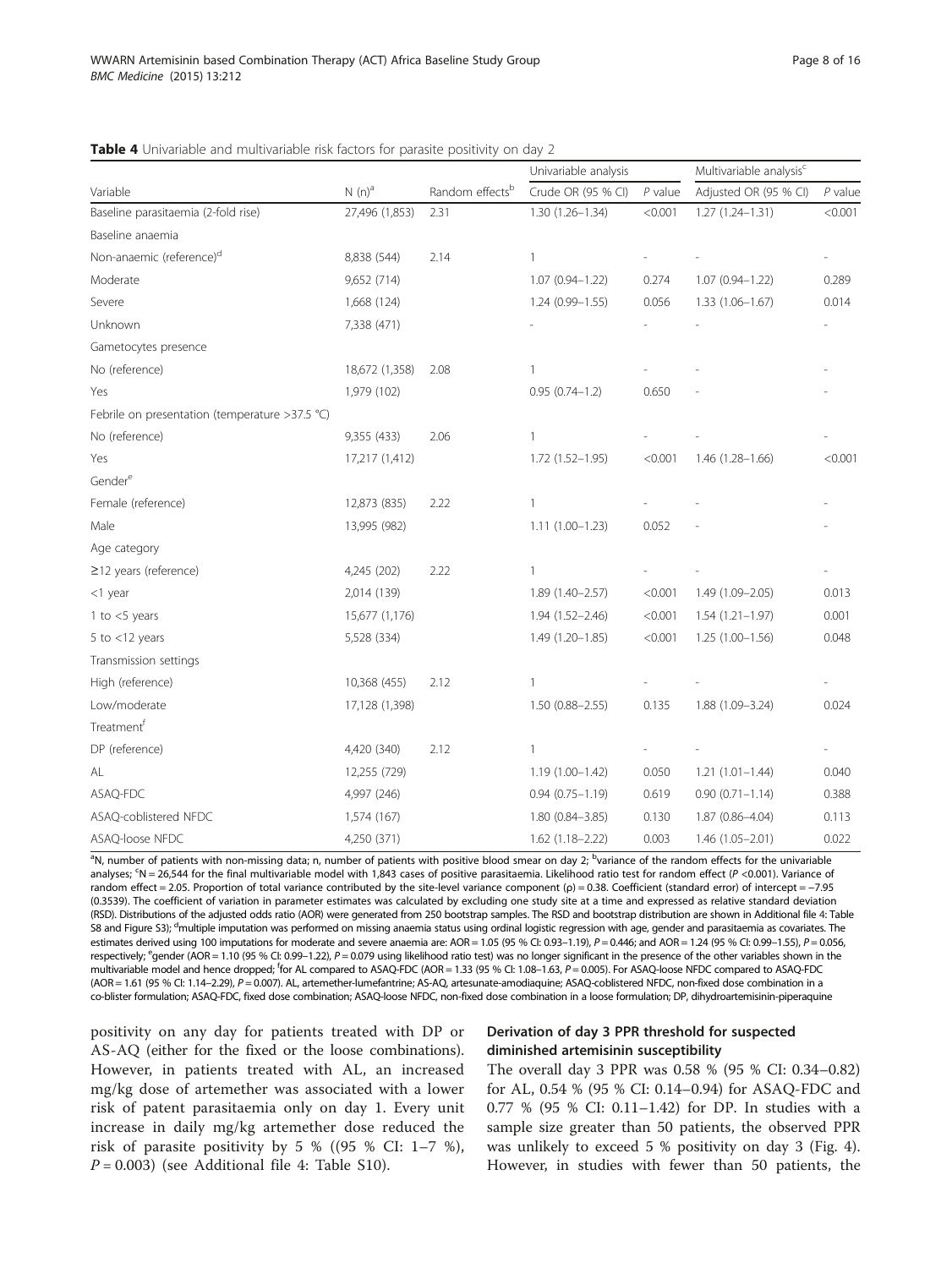variance around the estimate was extremely wide, so a reliable estimate could not be derived (Table [6](#page-10-0), Fig. [4\)](#page-10-0).

#### Assessment of potential bias

Attrition biases of the included studies are presented in Additional file [1](#page-12-0). Sensitivity analyses showed that exclusion of any of the studies did not change the main conclusions of the analysis (Additional file [4:](#page-12-0) Table S12). In addition, parameter estimates obtained from bootstrap sampling were similar to the estimates from final multivariable models (Additional file [4](#page-12-0): Figures S2,3). Combining studies with and without individual patient data concluded similar results to those in which only studies with individual patient data were available (Additional file [4:](#page-12-0) Table S13). Funnel plots of the log-transformed odds ratio against standard error were symmetric suggesting low risk of publication bias (Additional file [4](#page-12-0): Figures S7,8).

#### **Discussion**

This large pooled analysis of nearly 30,000 patients from trials conducted before 2012 highlights that parasite clearance after treatment with an ACT is still extremely rapid in Sub-Saharan Africa. More than 90 % of the patients were aparasitaemic by day 2 and 99 % by day 3, consistent with previous reports demonstrating rapid parasite clearance after treatment with ACTs in high transmission settings [[20](#page-15-0), [26](#page-15-0)].

In areas of intense transmission, immunity develops at a relatively young age [\[38, 39](#page-15-0)] and is a key determinant of the antimalarial therapeutic response [[40\]](#page-15-0). Our results show that patients from areas of low/moderate transmission were at greater risk of parasite positivity compared

to patients from high transmission regions, a likely reflection of the influence of immunity in the early therapeutic response. Almost 80 % of patients were less than 12 years old, an age group with the highest risk of parasitaemia on days 1 and 2. Every 2-fold increase in parasite density was associated with 1.5 to 1.2-fold risk of failing to clear parasitaemia on days 1 to 3, respectively. Similarly, patients with fever at enrolment had a higher risk of persistent parasitaemia. Fever and parasitaemia are closely correlated, with symptoms manifesting in those exceeding a pyrogenic threshold, this threshold rising as the host experiences repeated infections and acquires a degree of immunity. However, independent of baseline parasitaemia, patients with fever on presentation showed slower parasitological clearance as has been noted previously and hypothesized to relate to a reduced host immunity [\[25](#page-15-0), [27](#page-15-0)]. The results of these analyses emphasize the importance of transmission intensity in the development of immunity and the pivotal role of acquired immunity in modulating early parasitological response to treatment with ACTs [[22, 23](#page-15-0)]. Patients who were severely anaemic at presentation were also at greater risk of remaining parasitaemic on days 1 to 3 compared to those who were non-anaemic. Severe anaemia is associated with recurrent episodes of malaria and can arise as a consequence of treatment failure, hence may be indicative of a poor immune response or emerging parasite resistance [\[41](#page-15-0)]. In addition, coinfections with helminths, poor socioeconomic status and malnutrition may further compound the effects [[42\]](#page-15-0). Further research is needed to understand the underlying biological pathways and will be explored in the WWARN Haematology Study Group [[43](#page-15-0)].

<span id="page-8-0"></span>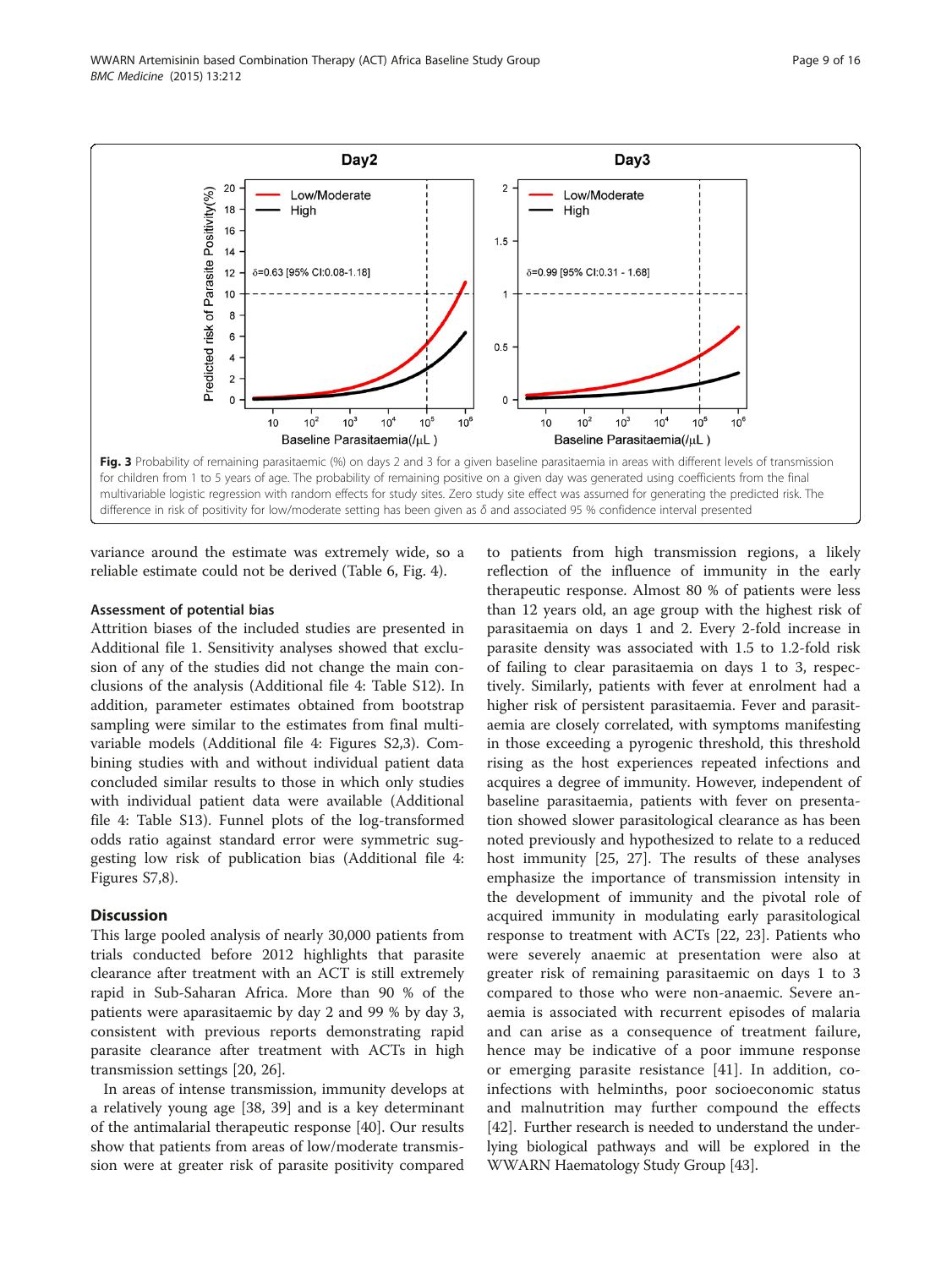#### <span id="page-9-0"></span>Table 5 Univariable and multivariable risk factors for parasite positivity on day 3

|                                                |              |                             | Univariable analysis |           | Multivariable analysis <sup>c</sup> |           |
|------------------------------------------------|--------------|-----------------------------|----------------------|-----------|-------------------------------------|-----------|
| Variable                                       | $N(n)^{a}$   | Random effects <sup>b</sup> | Crude OR (95 % CI)   | $P$ value | Adjusted OR (95 % CI)               | $P$ value |
| Baseline parasitaemia (2-fold rise)            | 28,580 (253) | 2.57                        | $1.18(1.10 - 1.28)$  | < 0.001   | $1.16(1.08 - 1.25)$                 | < 0.001   |
| Baseline anaemia                               |              |                             |                      |           |                                     |           |
| Non-anaemic (reference) <sup>d</sup>           | 9,368 (60)   | 2.50                        | 1                    |           |                                     |           |
| Moderate                                       | 9,926 (86)   |                             | $1.14(0.80 - 1.61)$  | 0.473     | $1.14(0.80 - 1.61)$                 | 0.476     |
| Severe                                         | 1,697 (23)   |                             | $1.94(1.15 - 3.25)$  | 0.012     | $2.04(1.21 - 3.44)$                 | 0.008     |
| Unknown                                        | 7,589 (84)   |                             | $1.08(0.55 - 2.13)$  | 0.827     |                                     |           |
| Gametocytes presence                           |              |                             |                      |           |                                     |           |
| No (reference)                                 | 19,561 (168) | 3.20                        | 1                    |           |                                     |           |
| Yes                                            | 2,038 (17)   |                             | $1.10(0.63 - 1.91)$  | 0.747     |                                     |           |
| Febrile on presentation (temperature >37.5 °C) |              |                             |                      |           |                                     |           |
| No (reference)                                 | 9,874 (46)   | 2.27                        | 1                    |           |                                     |           |
| Yes                                            | 17,678 (207) |                             | $1.68(1.19 - 2.38)$  | 0.003     | $1.50(1.06 - 2.13)$                 | 0.022     |
| Gender                                         |              |                             |                      |           |                                     |           |
| Female (reference)                             | 13,439 (106) | 2.56                        | 1                    |           |                                     |           |
| Male                                           | 14,511 (142) |                             | 1.22 (0.94-1.58)     | 0.134     |                                     |           |
| Age category                                   |              |                             |                      |           |                                     |           |
| $\ge$ 12 years (reference)                     | 4,639 (36)   | 2.55                        | 1                    |           |                                     |           |
| $<$ 1 year                                     | 2,027 (20)   |                             | $1.51(0.75 - 3.03)$  | 0.247     | $1.25(0.62 - 2.55)$                 | 0.530     |
| 1 to $<$ 5 years                               | 16,060 (130) |                             | $1.23(0.72 - 2.10)$  | 0.453     | $1.09(0.64 - 1.87)$                 | 0.753     |
| 5 to $<$ 12 years                              | 5,818 (66)   |                             | 1.74 (1.09-2.76)     | 0.019     | 1.56 (0.98-2.48)                    | 0.061     |
| Transmission settings                          |              |                             |                      |           |                                     |           |
| High (reference)                               | 10,377 (66)  | 2.38                        | 1                    |           |                                     |           |
| Low/moderate                                   | 18,203 (187) |                             | 2.34 (1.14-4.80)     | 0.021     | 2.71 (1.38-5.36)                    | 0.004     |
| Treatment <sup>e</sup>                         |              |                             |                      |           |                                     |           |
| DP (reference)                                 | 4,434 (34)   | 2.01                        | 1                    |           |                                     |           |
| AL                                             | 13,004 (76)  |                             | $0.93(0.57 - 1.51)$  | 0.765     | $0.93(0.57 - 1.52)$                 | 0.774     |
| ASAQ-FDC                                       | 4,999 (27)   |                             | $0.70(0.38 - 1.31)$  | 0.269     | $0.67(0.36 - 1.25)$                 | 0.206     |
| ASAQ-coblistered NFDC                          | 1,851 (44)   |                             | 2.23 (0.69-7.22)     | 0.183     | 2.87 (0.89-9.27)                    | 0.078     |
| ASAQ-loose NFDC                                | 4,292 (72)   |                             | 2.27 (1.12-4.60)     | 0.023     | $2.27(1.14 - 4.51)$                 | 0.020     |

<sup>a</sup>N = number of patients with non-missing data; n = number of patients with positive blood smear on day 3; <sup>b</sup>variance of the random effects for the respective univariable analyses; <sup>c</sup>N = 27,520 for the final multivariable model with 252 cases of positive parasitaemia. Likelihood ratio test for random effect (P <0.001). Variance of random effect = 1.72. Proportion of total variance contributed by the site-level variance component (ρ) = 0.35. Coefficient (standard error) of intercept = -9.07 (0.7084). The coefficient of variation in parameter estimates was calculated by excluding one study site at a time and expressed as relative standard deviation (RSD). The RSD is shown in Additional file [4](#page-12-0): Table S9; <sup>d</sup>multiple imputation was performed on missing anaemia status using ordinal logistic regression with age, gender and parasitaemia as covariates. The estimates derived using 100 imputations for moderate and severe anaemia are: AOR = 1.11 (95 % CI: 0.80-1.54), P = 0.523 and AOR = 1.62 (95 % CI: 0.99–2.66), P = 0.057, respectively; <sup>e</sup>for ASAQ-loose NFDC: AOR = 2.27 (95 % CI: 1.14–4.51), P = 0.020 compared to DP and AOR = 3.36 (95 % CI: 1.61–6.98), P = 0.001 compared to ASAQ-FDC. For ASAQ-coblistered NFDC, AOR = 4.18 (95 % CI: 1.28-13.68), P = 0.017 compared to ASAQ-FDC. AL, artemether-lumefantrine; AS-AQ, artesunate-amodiaquine; ASAQ-coblistered NFDC, non-fixed dose combination in a co-blister formulation; ASAQ-FDC, fixed dose combination; ASAQ-loose NFDC, non-fixed dose combination in a loose formulation; DP, dihydroartemisinin-piperaquine

After adjusting for these parasite and host factors, the risks of persistent parasitaemia on days 1 and 2 were higher in patients treated with AL compared to those treated with DP and ASAQ-FDC, but this difference was no longer apparent by day 3. Artemether is a lipophilic compound and is more slowly absorbed than artesunate or dihydroartemisinin, and this difference may explain the slower action of AL [\[44, 45\]](#page-15-0). Moreover, artemether

is delivered in a lower dose which is split into twice daily target dosing of 1.7 mg/kg compared with the once daily dose of 4 mg/kg dose of dihydroartemisinin in DP and 4 mg/kg dose of artesunate in AS-AQ [\[46, 47\]](#page-15-0). This dose effect was apparent on day 1 but not on days 2 and 3, with every unit increase in artemether dose reducing the risk of day 1 positivity by 5 %, a result observed previously in a large pooled analysis [\[48](#page-15-0)]. Similarly, patients treated with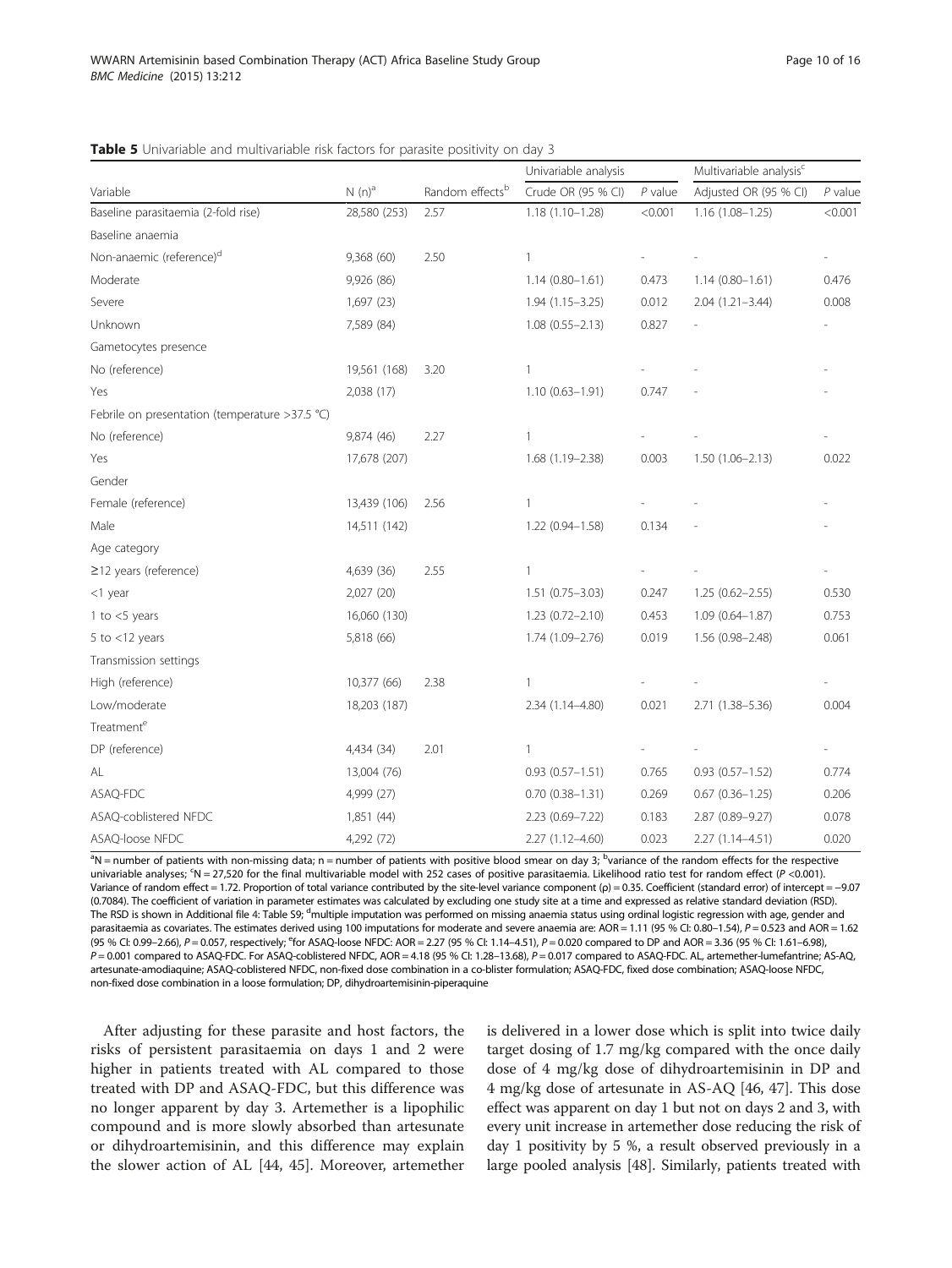<span id="page-10-0"></span>WWARN Artemisinin based Combination Therapy (ACT) Africa Baseline Study Group BMC Medicine (2015) 13:212



were used for the analysis, that is, an upper limit of 95 % CI was assumed to be the true underlying parasite positivity rate on day 3, which was 0.82 %, 0.94 % and 1.42 % for AL, ASAQ-FDC and DP, respectively. The horizontal solid line represents 10 % day 3 WHO threshold and the dotted horizontal line represents 5 % day 3 PPR. The saw-tooth spikes are the result of rounding to the nearest whole number. ACT, artemisinin-based combination therapy; AL, artemether-lumefantrine; ASAQ-FDC, fixed dose combination; DP, dihydroartemisinin-piperaquine; PPR, parasite positivity rate

| Variable                            | AL                    |                                        | ASAQ-FDC                |                                        | DP                      |                                        |  |
|-------------------------------------|-----------------------|----------------------------------------|-------------------------|----------------------------------------|-------------------------|----------------------------------------|--|
|                                     | Day 3 PPR<br>(95 % C) | Maximum<br>predicted risk <sup>a</sup> | Day 3 PPR<br>$(95%$ CI) | Maximum<br>predicted risk <sup>a</sup> | Day 3 PPR<br>$(95%$ CI) | Maximum<br>predicted risk <sup>a</sup> |  |
| Age category                        |                       |                                        |                         |                                        |                         |                                        |  |
| <1 year                             | $0.79(0.00 - 1.67)$   | 6.50                                   | $0.67(0.00 - 2.00)$     | 7.69                                   | $0.68(0.00 - 1.45)$     | 6.00                                   |  |
| 1 to $<$ 5 years                    | $0.54(0.28 - 0.79)$   | 4.30                                   | $0.70(0.19 - 1.21)$     | 6.00                                   | $0.83$ $(0.00 - 1.65)$  | 6.35                                   |  |
| 5 to $<$ 12 years                   | $0.69(0.26 - 1.11)$   | 6.00                                   | $0.32(0.00 - 0.76)$     | 4.11                                   | $0.70(0.07 - 1.34)$     | 6.00                                   |  |
| $\geq$ 12 years                     | $0.49(0.11 - 0.88)$   | 4.76                                   | $0.13(0.00 - 0.40)$     | 4.00                                   | $0.48(0.00 - 1.06)$     | 5.66                                   |  |
| Transmission                        |                       |                                        |                         |                                        |                         |                                        |  |
| High                                | $0.20(0.03 - 0.37)$   | 4.00                                   | $0.27(0.06 - 0.48)$     | 4.00                                   | $0.05(0.00 - 0.15)$     | 2.00                                   |  |
| Low/moderate                        | $0.79(0.43 - 1.15)$   | 6.00                                   | $0.65(0.09 - 1.22)$     | 6.00                                   | $1.28(0.27 - 2.29)$     | 8.00                                   |  |
| Parasitaemia (x 1,000 parasites/µl) |                       |                                        |                         |                                        |                         |                                        |  |
| < 10                                | $0.39(0.18 - 0.60)$   | 4.00                                   | $0.43(0.00 - 0.91)$     | 4.92                                   | $0.87(0.00 - 1.81)$     | 7.02                                   |  |
| 10 to $<$ 50                        | $0.58(0.30 - 0.86)$   | 4.62                                   | $0.35(0.00 - 0.72)$     | 4.00                                   | $0.54(0.01 - 1.08)$     | 5.77                                   |  |
| 50 to <100                          | $0.81(0.32 - 1.30)$   | 6.00                                   | $1.01(0.20 - 1.83)$     | 7.02                                   | $0.86(0.00 - 1.85)$     | 7.14                                   |  |
| $\geq 100$                          | $1.04(0.35 - 1.74)$   | 6.67                                   | $1.12(0.00 - 2.25)$     | 8.00                                   | $1.15(0.13 - 2.17)$     | 8.00                                   |  |
| Study sample size                   |                       |                                        |                         |                                        |                         |                                        |  |
| < 50                                | $1.02(0.12 - 1.92)$   | 10.34                                  | $0.78(0.00 - 2.00)$     | 10.71                                  | $0.00$ $(0.00 - 7.71)$  | 20.68                                  |  |
| 50 to <100                          | $0.72(0.30 - 1.13)$   | 6.00                                   | $0.55(0.00-1.53)$       | 6.00                                   | $0.25(0.00 - 0.50)$     | 4.00                                   |  |
| 100 to <200                         | $0.90(0.34 - 1.45)$   | 4.62                                   | $0.88(0.08 - 1.68)$     | 5.00                                   | $1.43(0.00 - 3.03)$     | 7.01                                   |  |
| $\geq$ 200                          | $0.25(0.05 - 0.45)$   | 1.75                                   | $0.18(0.02 - 0.35)$     | 1.50                                   | $0.70(0.00 - 1.73)$     | 4.00                                   |  |
| Overall                             | $0.58(0.34 - 0.82)$   | 4.41                                   | $0.54(0.14 - 0.94)$     | 5.08                                   | $0.77(0.11 - 1.42)$     | 6.00                                   |  |

#### Table 6 Upper limit of parasite positivity rates (PPRs) which could be observed on day 3

<sup>a</sup>The maximum predicted risk is the day 3 PPR which could be observed assuming the worst case day 3 PPR, that is, the upper limit of day 3 PPR 95 % CI. For calculating the maximum predicted risk for age, transmission and parasitaemia, a minimum study sample size of 50 in a study was assumed. AL, artemether-lumefantrine; ASAQ-FDC, fixed dose combination; DP, dihydroartemisinin-piperaquine; PPR, parasite positivity rate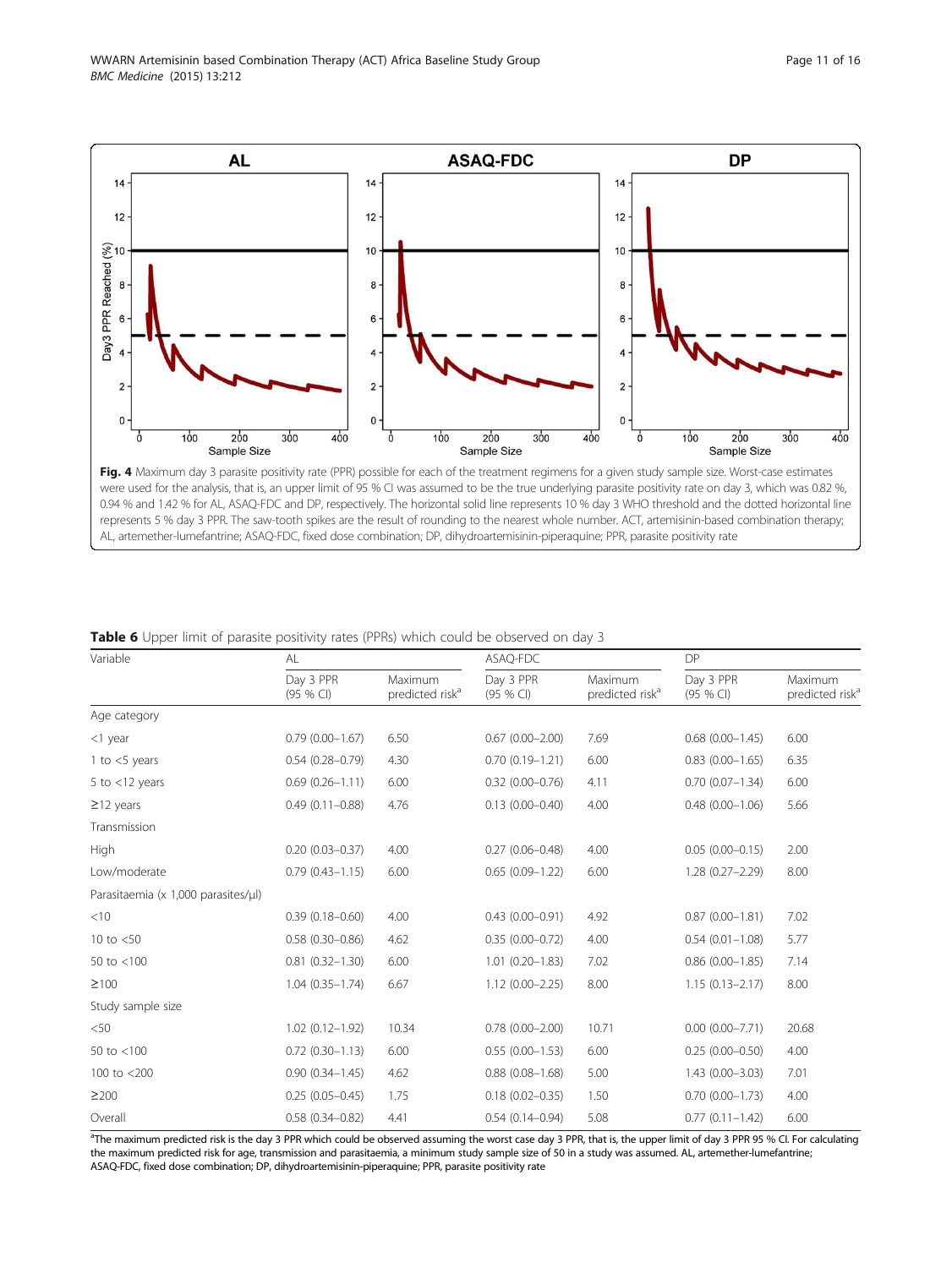ASAQ-loose NFDC were at increased risk of slow clearance on days 2 and 3 compared to those treated with ASAQ-FDC (and DP) despite the target dose of artesunate being the same (4 mg/kg/day) across all the formulations. The differences in the mg/kg amodiaquine dosage between different formulations were found not to affect early parasitological responses (data not shown). The elevated risk observed with the NFDCs could be associated with several factors including drug quality and tablet splitting required for many children, which could potentially lead to dosing inaccuracy or reduced compliance [\[49](#page-15-0), [50](#page-15-0)].

The study period encompasses 1999 to 2012, covering the period during the introduction of the large scale deployment of ACTs across Africa. Overall, there were no differences in the early parasitological response post-ACT treatment in different sub-regions of SSA and there was no evidence of decreased susceptibility to artemisinin in Africa over this time period. Nevertheless, there were 22 sites where PPR on day 3 exceeded 3 % (the threshold below which artemisinin resistance in unlikely), with two sites exceeding day 3 PPR of 10 % (the WHO threshold for suspected partial resistance). In Miandrivazo (Madagascar), the reported PPR was 10.3 % in 2006 [[51\]](#page-15-0) but less than 1 % in a subsequent trial in the same region (Tsiroanomandidy) [[52\]](#page-15-0). In Yaoundé, a PPR of 30 % was reported in 2005 [\[53\]](#page-15-0); however, in a study conducted at the same site 7 years later [[54](#page-15-0)], the PPR was 2.9 % (95 % CI: 3.7–27.2, 2/68) suggesting that the high PPR observed in our dataset could have been an artefact. High day 3 PPR does not necessarily relate to a change in parasite susceptibility to artemisinin; other factors, such as declining immunity [\[55](#page-15-0)], poor drug quality [[56\]](#page-15-0) and variable quality of microscopy [[57](#page-15-0)] can play major roles. Studies with more intense blood sampling are needed in areas of delayed parasite clearance [\[10, 12\]](#page-14-0). These will require better definition of the parasite clearance, complementary in vitro testing [[58](#page-15-0)] and molecular analysis [[13\]](#page-14-0) to rule out any change in artemisinin susceptibility.

Our analysis has a number of limitations. First, the literature search was limited to prospective clinical trials indexed in PubMed and some relevant studies may have been overlooked. However, we actively looked for relevant trials (unpublished) and the research groups contacted represent the majority of the malaria community, which is relatively small and highly interactive. It is highly unlikely that any studies were missed. The assessment of publication bias (PB) showed that effect sizes were symmetrical suggesting low risk of bias in studies included. Of the 140 trials identified, individual patient data were available for inclusion for 71 of the published studies (50.7 %). To address this potential bias, included studies were compared with the published studies that were not available. There were no apparent differences in patient population and/or outcomes between the studies included and those where individual patient data were not available. Reassuringly, the results from twostage meta-analyses, which combined studies with and without individual patient data, were also similar to the results obtained from studies where only individual patient data were available, suggesting that systematic attrition bias was unlikely. A second issue is that, although the days of follow-up were recorded in the studies, the actual time of blood collection was not. Daily samples were taken over a range of times and the interval between days is likely to have varied significantly from the desired 24-, 48- or 72-hour timelines. Third, the data used rely on quantitative microscopy and quality control on microscopy procedures were reported in only 60 % of the studies. Accurate recording of the time of sampling, harmonizing microscopy procedures and appropriate quality control procedures could greatly improve the precision of the parasite clearance time [[11](#page-14-0)]. To facilitate this process, a new microscopy procedure has been developed recently to improve comparability of results between groups [\[59\]](#page-15-0). Finally, no data on drug levels were available to assess whether patients achieved therapeutic blood concentrations. However, absorption of artemisinin derivatives in uncomplicated malaria is usually good and in the majority (89 %) of studies, drug administration was observed fully or partially by the clinical team.

This large dataset provided a unique opportunity to identify a threshold for day 3 parasite positivity based upon African studies, below which artemisinin resistance is highly unlikely. The upper limit of the 95 % CI for day 3 PPR, indicative of the worst-case scenario, defines maximum PPR which could be observed reliably in a clinical trial. This threshold was vulnerable to the initial parasitaemia and study sample size. For example, in studies with 50 or less patients, the confidence interval around any threshold value was wide, hence its predictive utility under those circumstances is limited. Our results demonstrate that the 95th percentile of the observed day 3 PPR in Africa was 5.3 %, substantially lower than the currently recommended threshold of 10 % for suspected partial artemisinin resistance. These findings strongly suggest that a 'one size fits all' threshold of 10 % should be used with caution. A simple sensitive parameter indicative of potential artemisinin resistance would be an extremely useful surveillance tool. Our analysis suggests that although the widely proposed 10 % threshold would be specific, it lacks sensitivity in detecting an early stage changes of delayed parasite clearance. Moreover, a previous WWARN meta-analysis of published literature showed that the PPR on day 3 over the same period (1999–2012) was much lower in Africa (1 %) compared to Asia (3.8 %) [[26](#page-15-0)]. A threshold of 5 % provides greater sensitivity and an early warning signal in SSA. Modelling will help to refine this threshold further [\[21, 60\]](#page-15-0).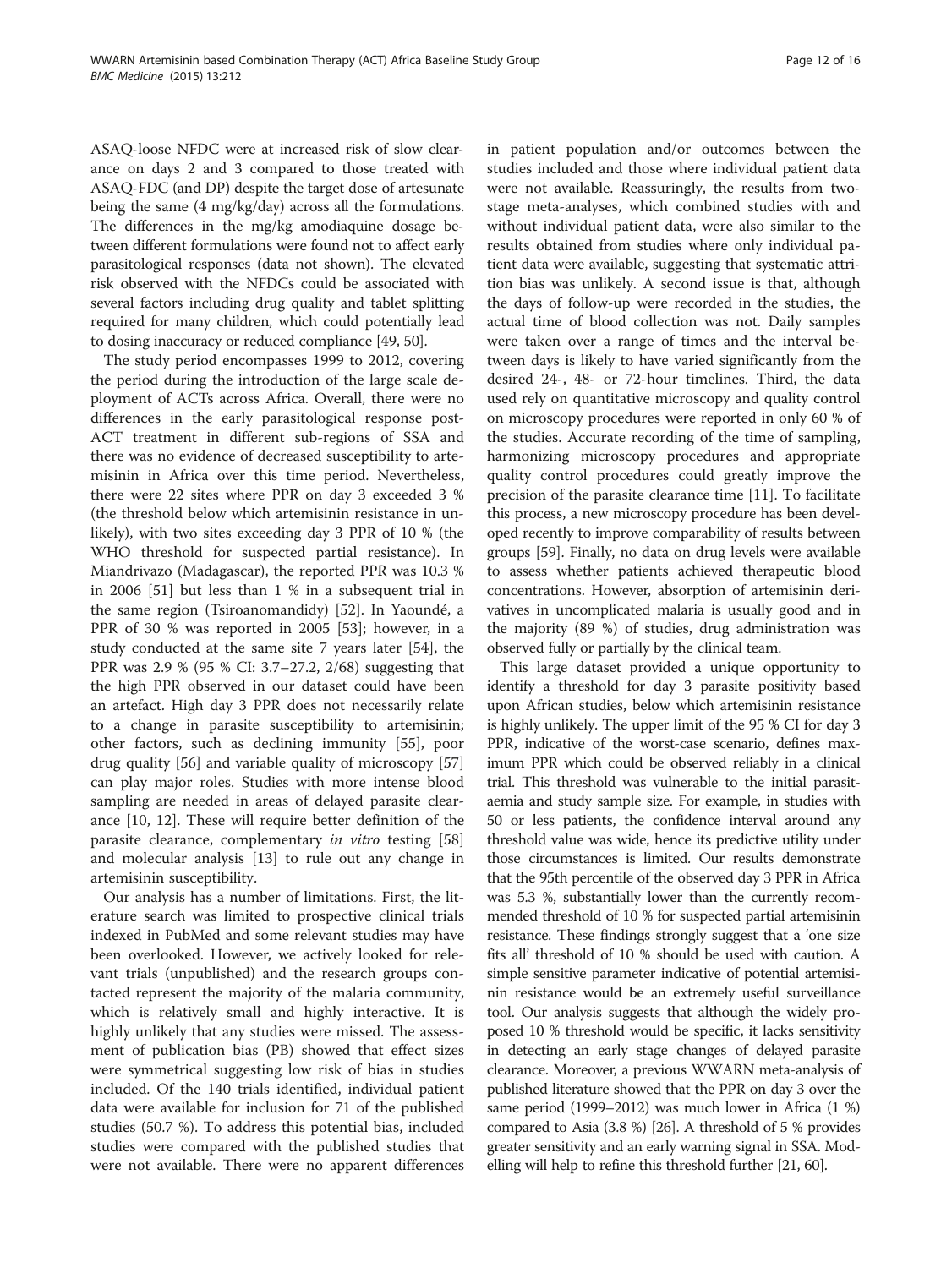## <span id="page-12-0"></span>Conclusion

In conclusion, this pooled analysis provides critical baseline information regarding early parasitological response post-treatment with ACTs in SSA. The assessment of the host, parasite and drug determinants which influence the early parasitological response can provide evidencebased guidance for monitoring the early signs of artemisinin resistance and effective case management that will be critical in optimizing malaria control and containment efforts.

## Additional files

[Additional file 1:](http://www.biomedcentral.com/content/supplementary/s12916-015-0445-x-s1.xlsx) References of all clinical trials and their study designs. (XLSX 1094 kb)

[Additional file 2:](http://www.biomedcentral.com/content/supplementary/s12916-015-0445-x-s2.pdf) Maps showing locations of published clinical efficacy studies and the studies included in the pooled analysis. (PDF 173 kb) [Additional file 3:](http://www.biomedcentral.com/content/supplementary/s12916-015-0445-x-s3.xlsx) Transmission classification. (XLSX 29 kb)

[Additional file 4:](http://www.biomedcentral.com/content/supplementary/s12916-015-0445-x-s4.docx) Additional tables and figures. (DOCX 379 kb)

[Additional file 5:](http://www.biomedcentral.com/content/supplementary/s12916-015-0445-x-s5.xls) Authors and contributions. (XLS 82 kb)

#### Abbreviations

ACT: Artemisinin-based combination therapy; AL: Artemether-lumefantrine; AOR: Adjusted odds ratio; AQ: Amodiaquine; AS: Artesunate; AS-AQ: Artesunate-amodiaquine; ASAQ-coblistered NFDC: Non-fixed dose combination in a co-blister formulation; ASAQ-FDC: Fixed dose combination; ASAQ-loose NFDC: Non-fixed dose combination in a loose formulation; CI: Confidence interval; DP: Dihydroartemisinin-piperaquine; IPD: Individual participant data; IQR: Interquartile range; LLIN: Long-lasting insecticidal net; OR: Odds ratio; OxTREC: Oxford Tropical Research Ethics Committee; PPR: Parasite positivity rate; PRISMA: Preferred Reporting Items for Systematic Reviews and Meta-Analyses; RSD: Relative standard deviation; SD: Standard deviation; SSA: Sub-Saharan Africa; TDR: The Special Programme for Research and Training in Tropical Diseases; WHO: World Health Organization; WWARN: Worldwide Antimalarial Resistance Network.

#### Competing interests

Stephan Duparc is an employee of Medicines for Malaria Venture, Geneva, Switzerland; Kamal Hamed is an employee of Novartis Pharmaceuticals Corporation, East Hanover, NJ, USA; Valerie Lameyre and François Bompart are employees of Sanofi, Paris, France; and Silva Tommasini and Giovanni Valentini are employees of Sigma-Tau Industrie Farmaceutiche Riunite, Rome, Italy. Piero Olliaro co-initiated and Jean René Kiechel managed the Drugs for Neglected Diseases Initiative FACT project, which developed fixed dose artesunate-amodiaquine. Umberto D'Alessandro has received research funding and travel grants from Sanofi, Novartis and Sigma Tau, and has been a consultant for Sigma Tau on dihydroartemisinin-piperaquine. Quique Bassat has received speaker fees and travel grants from Sigma Tau. Elizabeth A Ashley has worked as an investigator on studies of dihydroartemisininpiperaquine sponsored by both Holley-Cotec, Beijing, China, and Medicines for Malaria Venture, and has received research funding from Holley-Cotec. Ric N Price served on the Data Safety Monitoring Board for the Sigma Tau DP multicenter clinical trials and received reimbursements for travel expenses to attend these meetings. Karen I Barnes is a recipient of a research grant from the Medicines for Malaria Venture and is a sub-recipient of grants from the Bill & Melinda Gates Foundation. Karen I Barnes is a member of the WHO Technical Expert Group on Malaria Chemotherapy and Drug Resistance and Containment. Piero Olliaro is a staff member of the WHO. The authors alone are responsible for the views expressed in this publication and they do not necessarily represent the decisions, policy or views of the WHO. None of the other authors have any conflicts of interest.

#### Authors' contributions

SA, IA, GOA, MAA, BHA, RA, EA, EAA, MSB, Hbarennes, KIB, QB, EB, NBR, AB, FB, MB, SB, TB, PB, HBukirwa, FC, UDA, MD, AD, AAD, GD, OKD, CJD, SD, TE, EE, JFE, AMF, COF, CIF, JFF, BFaye, OF, SF, BFofana, CF, NBG, OG, BGenton, JPGil, RG, FG, BGreenhouse, BGreenwood, AG, PJG, JPGuthman, KH, SH, EMH, JH, MLI, DJ, JJJ, VJ, EJ, PSK, PAK, EK, MRK, CK, KK, JRK, FK, PEK, PGK, SK, VL, BL, AL, MMakanga, EMM, KM, AMartensson, AMassougbodji, HM, DM, CMenendez, PFM, MMeremikwu, CNabasumba, MN, JLN, BEN, FNikiema, FNtoumi, MO, BRO, PO, SAO, JBO, SOA, LKP, MP, JP, LP, PP, CVP, ZP, RNP, MR, LR, CR, PJR, IS, ASE, PS, HDFHS, BS, SAS, CHS, VS, SBS, FAS, DS, SGS, CJS, TDS, KSylla, AOT, WRJT, EAT, JIT, RCKT, HT, ST, OAT, JU, MTV, GV, IVDB, MW, SAW, PAW, WY, AY, YMZ and IZ conceived and designed the experiments. SA, IA, GOA, MAA, BHA, RA, EA, EAA, MSB, Hbarennes, KIB, QB, EB, NBR, AB, FB, MB, SB, TB, PB, HBukirwa, FC, UDA, MD, AD, AAD, GD, OKD, CJD, SD, TE, EE, JFE, AMF, COF, CIF, JFF, BFaye, OF, SF, BFofana, CF, NBG, OG, BGenton, JPGil, RG, FG, BGreenhouse, BGreenwood, AG, PJG, JPGuthman, KH, SH, EMH, JH, MLI, DJ, JJJ, VJ, EJ, PSK, PAK, EK, MRK, CK, KK, JRK, FK, PEK, PGK, SK, VL, BL, AL, MMakanga, EMM, KM, AMartensson, AMassougbodji, HM, DM, CMenendez, PFM, MMeremikwu, CNabasumba, MN, JLN, BEN, FNikiema, FNtoumi, MO, BRO, PO, SAO, JBO, SOA, LKP, MP, JP, LP, PP, CVP, ZP, MR, LR, CR, PJR, IS, ASE, PS, HDFHS, BS, SAS, VS, SBS, FAS, DS, SGS, CJS, TDS, KSylla, AOT, WRJT, EAT, JIT, RCKT, HT, ST, OAT, JU, MTV, GV, IVDB, MVV, SAW, PAW, WY, AY, YMZ and IZ enrolled patients. PD, PJG, CMoreira, CNsanzabana, RNP, CHS and KStepniewska analyzed the pooled individual patient data. PD and KStepniewska performed the statistical analysis. JAF, PWG, SIH and GSH contributed to the analysis. AS contributed to the collection of the different datasets. CNsanzabana performed the literature search. PJG identified the relevant studies to be included in the analysis. PD, UDA, GD, PJG, CNsanzabana, RNP, CHS and AOT wrote the first draft of the manuscript, and participated in subsequent editing and final submission and revisions. All authors read and approved the final manuscript.

#### Acknowledgements

We would like to thank the patients and all the staff that participated in these clinical trials at all the sites, and the WWARN team for technical and administrative support.

The WWARN ACT Africa Baseline Study Group writing committee Prabin Dahal, Umberto d'Alessandro, Grant Dorsey, Philippe J Guerin, Christian Nsanzabana, Ric N Price, Carol H Sibley, Kasia Stepniewska and Ambrose O Talisuna.

Salim Abdulla<sup>1</sup>, Ishag Adam<sup>2</sup>, George O Adjei<sup>3</sup>, Martin A Adjuik<sup>4</sup>, Bereket Alemayehu<sup>5</sup>, Richard Allan<sup>6</sup>, Emmanuel Arinaitwe<sup>7</sup>, Elizabeth A Ashley<sup>8</sup> , Mamadou S Ba<sup>9</sup>, Hubert Barennes<sup>10,11</sup>, Karen I Barnes<sup>12,13</sup>, Quique Bassat<sup>14,15</sup> Elisabeth Baudin<sup>8</sup>, Nicole Berens-Riha<sup>16,17</sup>, Anders Björkman<sup>18</sup>, François Bompart<sup>19</sup>, Maryline Bonnet<sup>20</sup>, Steffen Borrmann<sup>21,22,23</sup>, Teun Bousema<sup>24,25</sup>, Philippe Brasseur<sup>26</sup>, Hasifa Bukirwa<sup>27</sup>, Francesco Checchi<sup>8</sup>, Prabin Dahal<sup>28,29</sup> Umberto D'Alessandro<sup>30,31,32</sup>, Meghna Desai<sup>33</sup>, Alassane Dicko<sup>34,35</sup>, Abdoulaye A Djimdé<sup>34</sup>, Grant Dorsey<sup>36</sup>, Ogobara K Doumbo<sup>34</sup>, Chris J Drakeley<sup>23</sup> Stephan Duparc<sup>37</sup>, Teferi Eshetu<sup>15,38</sup>, Emmanuelle Espié<sup>8</sup>, Jean-François Etard<sup>8,39</sup> Abul M Faiz<sup>40</sup>, Catherine O Falade<sup>41</sup>, Caterina I Fanello<sup>42</sup>, Jean-François Faucher<sup>43,44,45</sup>, Babacar Faye<sup>9</sup>, Oumar Faye<sup>9</sup>, Scott Filler<sup>46</sup>, Jennifer A Flegg<sup>28,47</sup> Bakary Fofana<sup>34</sup>, Carole Fogg<sup>48</sup>, Nahla B Gadalla<sup>24,49,50</sup>, Oumar Gaye<sup>9</sup>, Blaise Genton<sup>51,52</sup>, Peter W Gething<sup>53</sup>, José P Gil<sup>54,55,56</sup>, Raquel González<sup>14,15</sup>, Francesco Grandesso<sup>8</sup>, Bryan Greenhouse<sup>36</sup>, Brian Greenwood<sup>32</sup>, Anastasia Grivoyannis<sup>57</sup> Philippe J Guerin<sup>28,29</sup>, Jean-Paul Guthmann<sup>58</sup>, Kamal Hamed<sup>59</sup>, Sally Hamour<sup>60</sup>, Simon I Hay<sup>61,62,63</sup>, Eva Maria Hodel<sup>51,64</sup>, Georgina S Humphreys<sup>28,29</sup>, Jimee Hwang<sup>33,65</sup>, Maman L Ibrahim<sup>66</sup>, Daddi Jima<sup>67</sup>, Joel J Jones<sup>68</sup>, Vincent Jullien<sup>69</sup> Elizabeth Juma<sup>70</sup>, Patrick S Kachur<sup>33</sup>, Piet A Kager<sup>71</sup>, Erasmus Kamugisha<sup>72</sup>, Moses R Kamya<sup>73</sup>, Corine Karema<sup>74</sup>, Kassoum Kayentao<sup>34</sup>, Jean-René Kiechel<sup>75</sup>, Fred Kironde<sup>76</sup>, Poul-Erik Kofoed<sup>77,78</sup>, Peter G Kremsner<sup>22,79</sup>, Sanjeev Krishna<sup>80</sup>, Valérie Lameyre<sup>19</sup>, Bertrand Lell<sup>22,79</sup>, Angeles Lima<sup>81</sup>, Michael Makanga<sup>82</sup>, ElFatih M Malik<sup>83</sup>, Kevin Marsh<sup>21,29</sup>, Andreas Mårtensson<sup>18,84,85</sup>, Achille Massougbodji<sup>86</sup> Hervé Menan<sup>87</sup>, Didier Menard<sup>88</sup>, Clara Menéndez<sup>14,15</sup>, Petra F Mens<sup>71,89</sup>, Martin Meremikwu<sup>90,91</sup>, Clarissa Moreira<sup>28,29</sup>, Carolyn Nabasumba<sup>8,92</sup>, Michael Nambozi<sup>93</sup>, Jean-Louis Ndiaye<sup>9</sup>, Billy E Ngasala<sup>94,95</sup>, Frederic Nikiema<sup>96</sup>, Christian Nsanzabana<sup>28,29</sup>, Francine Ntoumi<sup>22,97</sup>, Mary Oguike<sup>24</sup>, Bernhards R Ogutu<sup>98</sup>, Piero Olliaro<sup>29,99</sup>, Sabah A Omar<sup>100</sup>, Jean-Bosco Ouédraogo<sup>10,96</sup>, Seth Owusu-Agyei<sup>101</sup>, Louis K Penali<sup>102</sup>, Mbaye Pene<sup>9</sup>, Judy Peshu<sup>21</sup>, Patrice Piola<sup>103</sup>, Christopher V Plowe<sup>104</sup>, Zul Premji<sup>94</sup>, Ric N Price<sup>28,29,105</sup>, Milijaona Randrianarivelojosia<sup>106</sup>, Lars Rombo<sup>107,108,109</sup>, Cally Roper<sup>110</sup>, Philip J Rosenthal<sup>36</sup>, Issaka Sagara<sup>34</sup>, Albert Same-Ekobo<sup>111</sup>, Patrick Sawa<sup>112</sup>, Henk DFH Schallig<sup>89</sup>, Birgit Schramm<sup>8</sup>, Amadou Seck<sup>102</sup>, Seif A Shekalaghe<sup>1,113</sup> Carol H Sibley<sup>28,114</sup>, Véronique Sinou<sup>115</sup>, Sodiomon B Sirima<sup>116</sup>, Fabrice A Somé<sup>96</sup>, Doudou Sow<sup>9</sup>, Sarah G Staedke<sup>7,117</sup>, Kasia Stepniewska<sup>28,29</sup>, Colin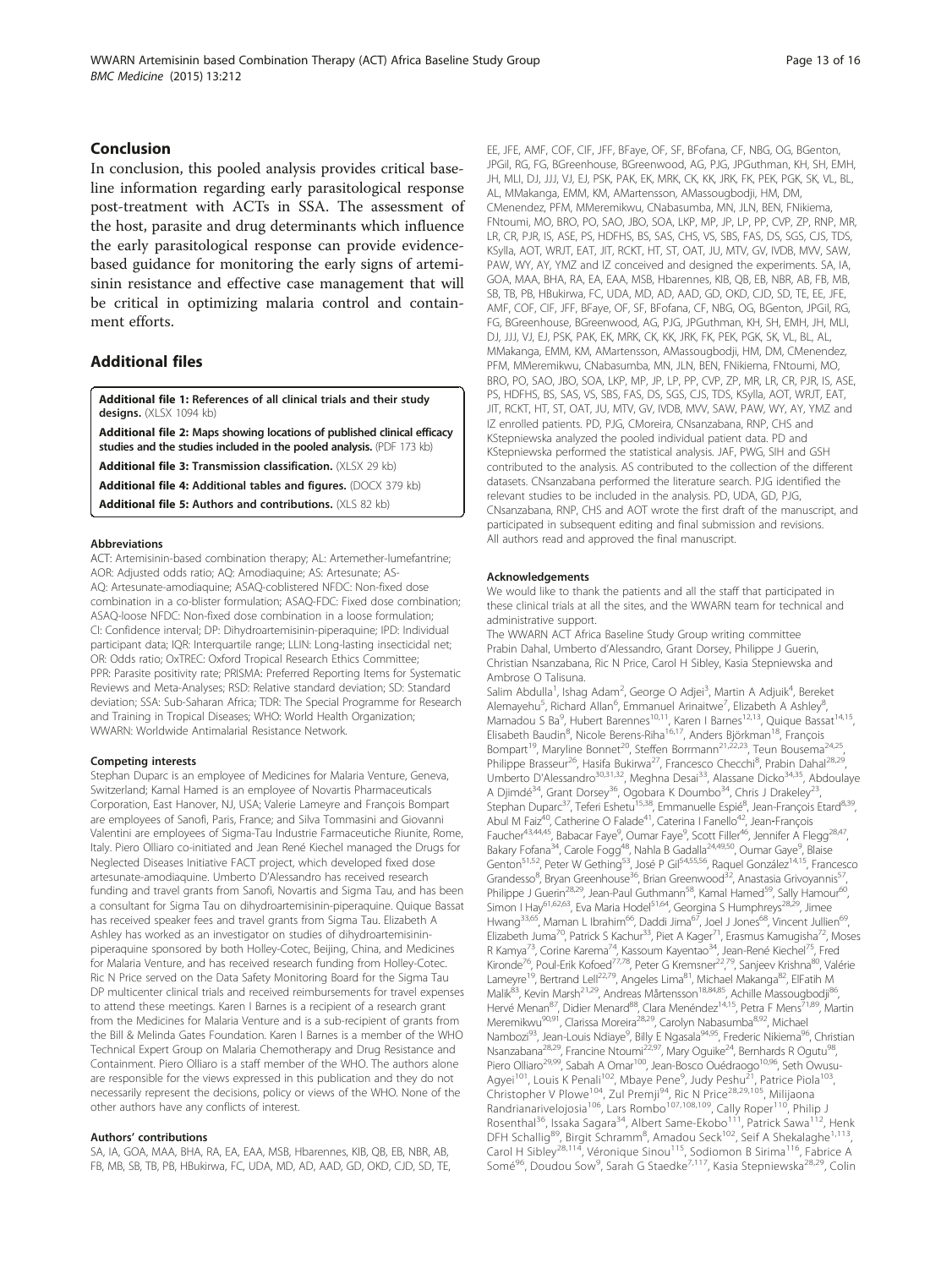J Sutherland<sup>24</sup>, Todd D Swarthout<sup>118</sup>, Khadime Sylla<sup>9</sup>, Ambrose O<br>Talisuna<sup>119,120</sup>, Walter RJ Taylor<sup>99,121</sup>, Emmanuel A Temu<sup>6,51,122</sup>, Julie I Thwing<sup>33</sup>, Roger CK Tine<sup>9</sup>, Halidou Tinto<sup>10,96</sup>, Silva Tommasini<sup>123</sup>, Offianan A Touré<sup>124</sup>, Johan Ursing<sup>77,95</sup>, Michel T Vaillant<sup>125,126</sup>, Giovanni Valentini<sup>123</sup>, Ingrid Van den Broek<sup>118,127</sup>, Michele Van Vugt<sup>128</sup>, Stephen A Ward<sup>129</sup>, Peter A Winstanley<sup>130</sup>, William Yavo<sup>131,132</sup>, Adoke Yeka<sup>27</sup>, Yah M Zolia<sup>68</sup> and Issaka Zongo<sup>96</sup>

<sup>1</sup> Ifakara Health Institute, Dar es Salaam, Tanzania

- <sup>2</sup> Faculty of Medicine, University of Khartoum, Khartoum, Sudan
- <sup>3</sup>Centre for Tropical Clinical Pharmacology and Therapeutics, University of Ghana Medical School, Accra, Ghana
- 4 INDEPTH Network Secretariat, Accra, Ghana
- 5 International Center for AIDS Care and Treatment Programs, Addis Ababa, Ethiopia
- 6 The MENTOR Initiative, Crawley, UK
- <sup>7</sup>Infectious Diseases Research Collaboration, Kampala, Uganda
- <sup>8</sup>Epicentre, Paris, France
- <sup>9</sup>Department of Parasitology and Mycology, Faculty of Medicine, University Cheikh Anta Diop, Dakar, Senegal
- 10Centre Muraz, Bobo Dioulasso, Burkina Faso
- 11French Foreign Affairs, Biarritz, France
- <sup>12</sup>WorldWide Antimalarial Resistance Network (WWARN), Pharmacology module, Cape Town, South Africa
- <sup>13</sup>Division of Clinical Pharmacology, Department of Medicine, University of Cape Town, Cape Town, South Africa
- <sup>14</sup>Centro de Investigacao em Saude de Manhiça, Manhiça, Mozambique 15ISGlobal, Barcelona Centre for International Health Research (CRESIB),
- Hospital Clínic Universitat de Barcelona, Barcelona, Spain <sup>16</sup>Division of Infectious Diseases and Tropical Medicine, Medical Center of
- the University of Munich (LMU), Munich, Germany
- <sup>17</sup>German Centre for Infection Research (DZIF) at LMU, Munich, Germany
- <sup>18</sup>Department of Microbiology, Tumour and Cell Biology, Karolinska Institutet, Stockholm, Sweden
- 19Direction Accès au Médicament/Access to Medicines, Sanofi Aventis, Gentilly, France
- <sup>20</sup>Epicentre, Geneva, Switzerland
- <sup>21</sup> Kenya Medical Research Institute/Wellcome Trust Research Programme, Kilifi, Kenya
- <sup>22</sup>Institute for Tropical Medicine, University of Tübingen, Tübingen, Germany <sup>23</sup>German Centre for Infection Research, Tübingen, Germany
- <sup>24</sup>Department of Infection and Immunity, Faculty of Infectious and Tropical Diseases, London School of Hygiene and Tropical Medicine, London, UK
- 25Department of Medical Microbiology, Radboud University Nijmegen Medical Centre, Njimegen, the Netherlands
- <sup>26</sup>Institut de Recherche pour le Développement (IRD), Dakar, Sénégal
- 27Uganda Malaria Surveillance Project, Kampala, Uganda
- 28WorldWide Antimalarial Resistance Network (WWARN), Oxford, UK
- <sup>29</sup>Centre for Tropical Medicine and Global Health, Nuffield Department of Clinical Medicine, University of Oxford, Oxford, UK
- <sup>30</sup>Unit of Malariology, Institute of Tropical Medicine, Antwerp, Belgium
- 31Medical Research Council Unit, Fajara, the Gambia
- 
- <sup>32</sup>Department of Diseases Control, Faculty of Infectious and Tropical Diseases, London School of Hygiene and Tropical Medicine, London, UK
- <sup>33</sup>Malaria Branch, Division of Parasitic Diseases and Malaria, Centers for Disease Control and Prevention, Atlanta, Georgia
- <sup>34</sup>Malaria Research and Training Center, Faculty of Medicine Pharmacy and Dentistry, University of Bamako, Bamako, Mali
- <sup>35</sup>Department of Public Health, Faculty of Medicine Pharmacy and Dentistry, University of Bamako, Bamako, Mali
- <sup>36</sup>Department of Medicine, University of California San Francisco, San Francisco, CA, USA
- <sup>37</sup>Medicine for Malaria Venture, Geneva, Switzerland
- <sup>38</sup>Department of Medical Laboratory Sciences and Pathology, Jimma University (JU), Jimma, Ethiopia
- <sup>39</sup>Institut de Recherche pour le Développement (IRD), Montpellier, France
- <sup>0</sup>Faculty of Tropical Medicine, Mahidol University, Bangkok, Thailand
- 41Department of Pharmacology and Therapeutics, College of Medicine, University of Ibadan, Ibadan, Nigeria
- 42Mahidol-Oxford Research Unit, Faculty of Tropical Medicine, Mahidol University, Bangkok, Thailand
- 43Institut de Recherche pour le Développement (IRD), Mother and Child Health in the Tropics Research Unit, Paris, France
- 44PRES Sorbonne Paris Cité, Université Paris Descartes, Paris, France
- 45Department of Infectious Diseases, Besançon University Medical Center, Besançon, France
- 46The Global Fund to Fight AIDS, Tuberculosis and Malaria, Geneva, Switzerland
- 47School of Mathematical Sciences and Monash Academy for Cross and Interdisciplinary Mathematical Applications, Monash University, Melbourne, Australia
- 48University of Portsmouth/Portsmouth Hospitals NHS Trust, Portsmouth, UK 49Department of Epidemiology, Tropical Medicine Research Institute, National Centre for Research, Khartoum, Sudan
- <sup>50</sup>National Institute of Allergy and Infectious Diseases (NIAID), Rockville, MD, USA
- 51Department of Epidemiology and Public Health, Swiss Tropical and Public Health Institute, Basel, Switzerland
- <sup>52</sup>Division of Infectious Diseases and Department of Ambulatory Care and Community Medicine, University Hospital, Lausanne, Switzerland
- 53Spatial Ecology and Epidemiology Group, Department of Zoology, University of Oxford, Oxford, UK
- 54Department of Physiology and Pharmacology, Drug Resistance Unit, Section of Pharmacogenetics, Karolinska Institutet, Stockholm, Sweden
- 55Faculty of Sciences, Biosystems and Integrative Sciences Institute (BioISI), University of Lisboa, Campo Grande, Lisboa, Portugal
- <sup>56</sup>The Harpur College of Arts and Sciences, Binghamton University, The State University of New York, Binghamton, NY, USA
- 57Division of Emergency Medicine, University of Washington, Seattle, WA, USA 58Département des Maladies Infectieuses, Institut de Veille Sanitaire, Saint Maurice, France
- 59Novartis Pharmaceuticals Corporation, East Hanover, NJ, USA
- 60UCL Centre for Nephrology, Royal Free Hospital, London, UK
- 61Wellcome Trust Centre for Human Genetics, University of Oxford, Oxford, UK <sup>62</sup>Institute for Health Metrics and Evaluation, University of Washington,
- Seattle, WA, USA
- $^{63}$ Fogarty International Center, National Institutes of Health, Bethesda, MD, USA
- 64Parasitology Department, Liverpool School of Tropical Medicine, Liverpool, UK
- <sup>65</sup>Global Health Group, University of California San Francisco, San Francisco, CA, USA
- 66Unité de Parasitologie, Centre de Recherche Médicale et Sanitaire, Niamey, Niger
- 67Federal Ministry of Health, Addis Ababa, Ethiopia
- <sup>68</sup>National Malaria Control Programme, Ministry of Health and Social Welfare, Monrovia, Liberia
- 69Université Paris Descartes, Assistance Publique-Hôpitaux de Paris, Paris, France <sup>70</sup>Kenya Medical Research Institute, Nairobi, Kenya
- 71Centre for Infection and Immunity Amsterdam (CINIMA), Division of Infectious Diseases, Tropical Medicine and AIDS, Academic Medical Centre, Amsterdam, the Netherlands
- <sup>72</sup>Catholic University of Health and Allied Sciences, Mwanza, Tanzania
- 73College of Health Sciences, Makerere University, Kampala, Uganda
- <sup>74</sup>Malaria and Other Parasitic Diseases Division-RBC, Ministry of Health, Kigali, Rwanda <sup>75</sup>Drugs for Neglected Diseases initiative, Geneva, Switzerland<br><sup>76</sup>Departement of Biochemistry, Makerere University, Kampala, Uganda
- 77Projecto de Saúde de Bandim, Bissau, Guinea-Bissau
- <sup>78</sup>Department of Paediatrics, Kolding Hospital, Kolding, Denmark
- <sup>79</sup>Centre de Recherches Médicales de Lambaréné, Lambaréné, Gabon
- $80$ Institute for Infection and Immunity, St George's, University of London, London, UK
- 81Médecins Sans Frontières, Operational Centre Barcelona Athens, Barcelona, Spain
- 82European & Developing Countries Clinical Trials Partnership (EDCTP), Cape Town, South Africa
- 83Federal Ministry of Health, Khartoum, Sudan
- 84Department of Public Health Sciences, Karolinska Institutet, Stockholm, Sweden
- 85Centre for Clinical Research Sörmland, Uppsala University, Uppsala, Sweden 86Centre d'Etudes et de Recherche sur le Paludisme Associé à la Grossesse et
- à l'Enfant (CERPAGE), Faculté des Sciences de la Santé (FSS), Université
- d'Abomey-Calavi, Cotonou, Bénin<br><sup>87</sup>Department of Parasitology, Faculty of Pharmacy, University of Cocody, Abidjan, Côte d'Ivoire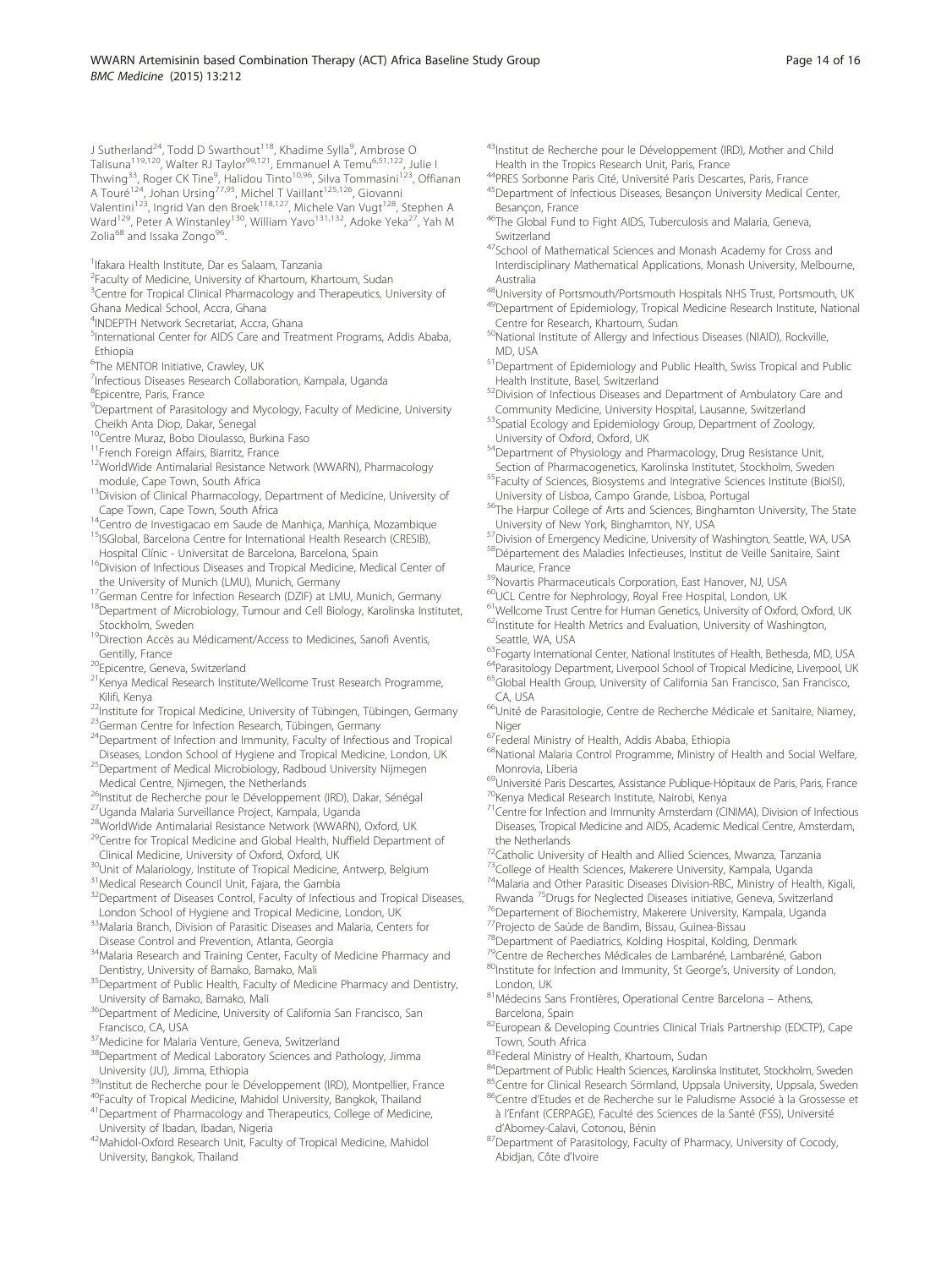- <span id="page-14-0"></span>88Malaria Molecular Epidemiology Unit, Institut Pasteur in Cambodia, Phnom Penh, Cambodia
- 89Royal Tropical Institute, KIT Biomedical Research, Amsterdam, the Netherlands 90 Department of Paediatrics, University of Calabar, Calabar, Nigeria
- 91Institute of Tropical Diseases Research and Prevention, Calabar, Nigeria 92Faculty of Medicine, Mbarara University of Science and Technology,
- Mbarara, Uganda 93Tropical Diseases Research Centre, Ndola, Zambia
- 94 Department of Parasitology, Muhimbili University of Health and Allied Sciences, Dar es Salaam, Tanzania
- 95 Malaria Research, Infectious Disease Unit, Department of Medicine Solna, Karolinska Institutet, Stockholm, Sweden
- 96Institut de Recherche en Sciences de la Santé, Bobo-Dioulasso, Burkina Faso 97Fondation Congolaise pour la Recherche Médicale (FCRM), Faculté des Sciences
- de la Santé, Université Marien Ngouabi, Brazzaville, République du Congo 98Kenya Medical Research Institute/United States Army Medical Research Unit, Kisumu, Kenya
- 99UNICEF/UNDP/World Bank/WHO Special Programme for Research and Training in Tropical Diseases (WHO/TDR), Geneva, Switzerland
- 100Kenya Medical Research Institute (KEMRI), Centre for Biotechnology
- 
- Research and Development, Nairobi, Kenya<br><sup>101</sup>Kintampo Health Research Center, Kintampo, Ghana<br><sup>102</sup>WorldWide Antimalarial Resistance Network (WWARN)-West Africa
- Regional Centre, Dakar, Senegal<br><sup>103</sup>Epidemiology Unit, Institut Pasteur de Madagascar, Antananarivo, Madagascar<br><sup>104</sup>Howard Hughes Medical Institute/Center for Vaccine Development,
- University of Maryland School of Medicine, Baltimore, MD, USA 105Menzies School of Health Research and Charles Darwin University,
- Darwin, Australia<br><sup>106</sup>Malaria Research Unit, Institut Pasteur de Madagascar, Antananarivo,
- Madagascar<br><sup>107</sup>Malaria Research Laboratory, Unit of Infectious Diseases, Department of Medicine, Karolinska University Hospital, Karolinska Institutet, Stockholm,
- 
- Sweden<br><sup>108</sup>Department of Infectious Diseases Mälarsjukhuset 631 88 Eskilstuna, Sweden<br><sup>109</sup>Centre for Clinical Research, Sörmland, Uppsala, Sweden<br><sup>110</sup>Department of Pathogen Molecular Biology, Faculty of Infectious and T
- Diseases, London School of Hygiene & Tropical Medicine, London, UK<br><sup>111</sup>Faculté de Médecine et des Sciences Biomédicales, Centre Hospitalo-<br>Universitaire de Yaoundé, Yaoundé, Cameroon
- $112$ Human Health Division, International Centre for insect physiology and
- Ecology, Mbita, Kenya<br><sup>113</sup>Kilimanjaro Clinical Medical Research Institite, Kilimanjaro Christian Medical
- 
- Centre, Moshi, Tanzania<br><sup>114</sup>Department of Genome Sciences, University of Washington, Seattle, WA, USA<br><sup>115</sup>UMR-MD3, Faculty of Pharmacy, Aix-Marseille University, Marseille, France<br><sup>116</sup>Centre National de Recherche et de
- 
- Ouagadougou, Burkina Faso 117Department of Clinical Research, Faculty of Infectious and Tropical
- Diseases, London School of Hygiene & Tropical Medicine, London, UK<br><sup>118</sup>Médecins Sans Frontières, London, UK<br><sup>119</sup>WorldWide Antimalarial Resistance Network (WWARN)-East Africa Regional
- 
- Centre, Nairobi, Kenya<br><sup>120</sup>University of Oxford/KEMRI/Wellcome Trust Research Programme, Nairobi,
- Kenya<br><sup>121</sup>Service de Médecine Internationale et Humanitaire, Hopitaux Universitaries
- 
- 
- de Genève, Geneva, Switzerland<br><sup>122</sup>University of Basel, Basel, Switzerland<br><sup>122</sup>Sigma-Tau Industrie Farmaceutiche Riunite S.p.A, Rome, Italy<br><sup>123</sup>Kigma-Tau Industrie Farmaceutiche Riunite S.p.A, Rome, Italy<br><sup>124</sup>Malariolo
- Luxemburg, Luxemburg<br><sup>126</sup>Unité 3677, Bases thérapeutiques des inflammations et infections,
- Université Victor Segalen Bordeaux 2, Bordeaux, France
- 127 Centre for Infectious Disease Control, National Institute for Public Health and the Environment, Bilthoven, the Netherlands<br><sup>128</sup>Division of Infectious Diseases, Center for Tropical Medicine and Travel
- Medicine, Academic Medical Center, University of Amsterdam, the
- Netherlands<br><sup>129</sup>Department of Parasitology, Liverpool School of Tropical Medicine, Liverpool, UK
- 
- <sup>130</sup>Warwick Medical School, University of Warwick, Coventry, UK<br><sup>131</sup>Department of Parasitology and Mycology, Faculty of Pharmaceutical and Biological Sciences, University of Cocody, Abidjan, Côte d'Ivoire<br><sup>132</sup>Malaria Research and Control Center, National Institute of Public Health,
- Abidjan, Côte d'Ivoire
- More information about the authors can be found in (Additional file [5\)](#page-12-0).

#### Funding

WWARN is funded by a Bill & Melinda Gates Foundation grant. The funder did not participate in the study protocol development or the writing of the paper.

# Received: 14 April 2015 Accepted: 11 August 2015<br>Published online: 07 September 2015

#### References

- 1. World Health Organization (WHO). World malaria report 2014. Geneva: WHO; 2014.
- 2. Noor AM, Kinyoki DK, Mundia CW, Kabaria CW, Mutua JW, Alegana VA, et al. The changing risk of Plasmodium falciparum malaria infection in Africa: 2000–10: a spatial and temporal analysis of transmission intensity. Lancet. 2014;383:1739–47.
- 3. Noedl H, Se Y, Schaecher K, Smith BL, Socheat D, Fukuda MM, et al. Evidence of artemisinin-resistant malaria in western Cambodia. N Engl J Med. 2008;359:2619–20.
- 4. Dondorp AM, Nosten F, Yi P, Das D, Phyo AP, Tarning J, et al. Artemisinin resistance in Plasmodium falciparum malaria. N Engl J Med. 2009;361:455–67.
- 5. Phyo AP, Nkhoma S, Stepniewska K, Ashley EA, Nair S, Mc Gready R, et al. Emergence of artemisinin-resistant malaria on the western border of Thailand: a longitudinal study. Lancet. 2012;379:1960–6.
- 6. Leang R, Barrette A, Bouth DM, Menard D, Abdur R, Duong S, et al. Efficacy of dihydroartemisinin-piperaquine for treatment of uncomplicated Plasmodium falciparum and Plasmodium vivax in Cambodia, 2008 to 2010. Antimicrob Agents Chemother. 2013;57:818–26.
- 7. Kyaw MP, Nyunt MH, Chit K, Aye MM, Aye KH, Lindegardh N, et al. Reduced susceptibility of Plasmodium falciparum to artesunate in southern Myanmar. PLoS One. 2013;8:e57689.
- 8. Ashley EA, Dhorda M, Fairhurst RM, Amaratunga C, Lim P, Suon S, et al. Spread of artemisinin resistance in Plasmodium falciparum malaria. N Engl J Med. 2014;371:411–23.
- 9. Tun KM, Imwong M, Lwin KM, Win AA, Hlaing TM, Hlaing T, et al. Spread of artemisinin-resistant Plasmodium falciparum in Myanmar: a cross-sectional survey of the K13 molecular marker. Lancet Infect Dis. 2015;5:415–21.
- 10. Flegg JA, Guerin PJ, White NJ, Stepniewska K. Standardizing the measurement of parasite clearance in falciparum malaria: the parasite clearance estimator. Malar J. 2011;10:339.
- 11. White NJ. The parasite clearance curve. Malar J. 2011;10:278.
- 12. Flegg JA, Guérin PJ, Nosten F, Ashley EA, Phyo AP, Dondorp AM, et al. Optimal sampling designs for estimation of Plasmodium falciparum clearance rates in patients treated with artemisinin derivatives. Malar J. 2013;12:411.
- 13. Ariey F, Witkowski B, Amaratunga C, Beghain J, Langlois A-C, Khim N, et al. A molecular marker of artemisinin-resistant Plasmodium falciparum malaria. Nature. 2014;505:50–5.
- 14. Takala-Harrison S, Jacob CG, Arze C, Cummings MP, Silva JC, Dondorp AM, et al. Independent emergence of Plasmodium falciparum artemisinin resistance mutations in Southeast Asia. J Infect Dis. 2014;211:670–9.
- 15. Conrad MD, Bigira V, Kapisi J, Muhindo M, Kamya MR, Havlir DV, et al. Polymorphisms in K13 and falcipain-2 associated with artemisinin resistance are not prevalent in Plasmodium falciparum isolated from Ugandan children. PLoS One. 2014;9.
- 16. Kamau E, Campino S, Amenga-Etego L, Drury E, Ishengoma D, Johnson K, et al. K13-propeller polymorphisms in Plasmodium falciparum parasites from sub-Saharan Africa. J Infect Dis. 2014;211:1352–5.
- 17. Taylor SM, Parobek CM, DeConti DK, Kayentao K, Coulibaly SO, Greenwood BM, et al. Absence of putative artemisinin resistance mutations among Plasmodium falciparum in Sub-Saharan Africa: a molecular epidemiologic study. J Infect Dis. 2014;211:680–8.
- 18. WorldWide Antimalarial Resistance Network (WWARN). Tracking resistance. [[http://www.wwarn.org/tracking-resistance/\]](http://www.wwarn.org/tracking-resistance/)